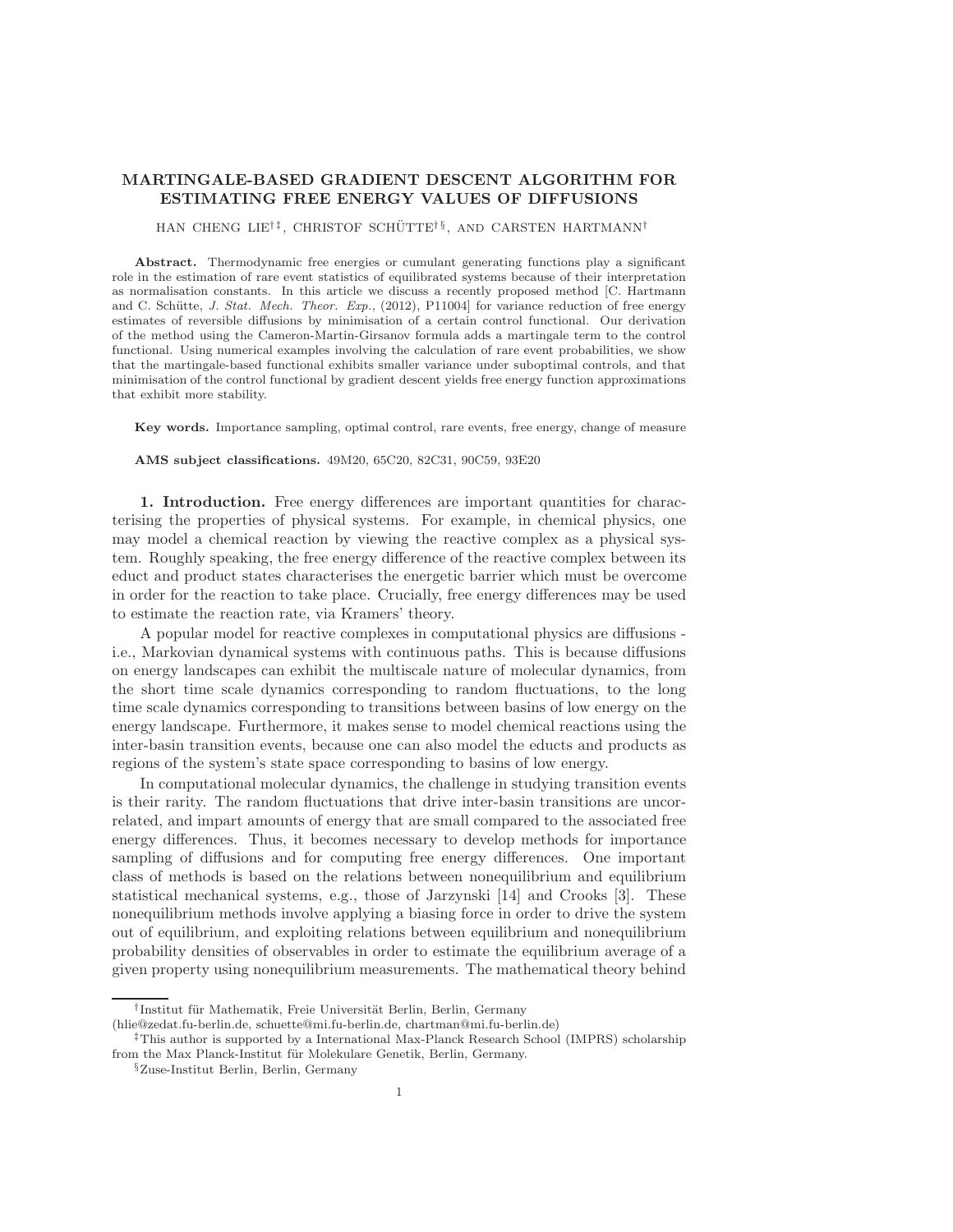importance sampling methods for diffusions also continues apace; see [\[7,](#page-18-2)[8,](#page-18-3)[29\]](#page-18-4) and the references therein for some examples.

In this paper, we derive and extend a nonequilibrium method [\[13\]](#page-18-5) for estimating properties of diffusions on landscapes via the solution of a stochastic optimal control problem. The method expresses such properties in terms of a quantity which formally resembles the Helmholtz free energy in statistical physics. Our derivation uses the Cameron-Martin-Girsanov formula to obtain the key inequality [\(2.12\)](#page-3-0) of the method. The derivation yields a nonequilibrium estimator of the free energy which modifies the estimator in [\[13\]](#page-18-5) by the addition of a martingale term. The main contributions of this paper are to show how the martingale term changes the statistical properties of the nonequilibrium estimator and leads to different gradient descent dynamics. In particular, we show that the martingale-based estimator exhibits smaller variance, and that the resulting martingale-based gradient descent dynamics are more stable.

The outline of this paper is as follows. We present the theory behind the method in Section §[2,](#page-1-0) the numerical discretisation scheme in Section §[3,](#page-8-0) and an illustrative example in Section §[4.](#page-10-0) In addition to the derivation of the method in Section §[2.1,](#page-1-1) the new results in this paper are proofs of convergence of measures in Section §[2.3,](#page-6-0) an analysis of the role of the martingale in the approximate gradient descent dynamics in Section §[3.1,](#page-9-0) and an analysis of the sensitivity of the gradient descent algorithm to some parameters in Section §[4.3.](#page-15-0) We conclude in Section §[5.](#page-16-0)

<span id="page-1-0"></span>2. Theory. In this section, we apply Girsanov's theorem to derive the key inequality of the method presented in [\[13\]](#page-18-5). The requisite theory of continuous-time stochastic processes may be found in standard texts such as [\[9\]](#page-18-6), and that of controlled Markov processes in  $[10]$ . All stochastic integrals in this paper are of Itô type.

<span id="page-1-1"></span>2.1. Changing between Equilibrium and Nonequilibrium Dynamics. Let  $(\Omega, \mathcal{F}, (\mathcal{F}_t)_{t\geq 0}, P)$  be the filtered probability space of continuous,  $\mathbb{R}^d$ -valued paths, i.e.,  $\Omega = C([0,\infty), \mathbb{R}^d)$ , and B be a d-dimensional Brownian motion with respect to P on this probability space. Let  $V : \mathbb{R}^d \to \mathbb{R}$  be a differentiable potential and  $\varepsilon$  be a noise scaling factor which is small relative to the differences between the maxima and minima of the potential  $V$ . The object of interest is an ergodic, Markovian,  $d$ -dimensional dynamical system  $X$  having continuous paths, which satisfies the stochastic differential equation

<span id="page-1-2"></span>(2.1)  $dX_t = -\nabla V(X_t)dt + \sqrt{2\varepsilon}dB_t, \quad t \in [0, T],$ 

<span id="page-1-3"></span>
$$
(2.2) \t\t X_0 = x \in \mathbb{R}^d,
$$

for an arbitrary  $T \in (0,\infty)$ . We define [\(2.1\)](#page-1-2) as the *equilibrium dynamics* of the dynamical system. The equilibrium dynamics yield a map  $X : \Omega \to \Omega$ , where for every  $\omega \in \Omega$ , the function  $X(\omega) : [0, T] \to \mathbb{R}^d$  satisfies

<span id="page-1-4"></span>
$$
X_t(\omega) = X_0 + \int_0^t -\nabla V(X_s(\omega))ds + \sqrt{2\varepsilon}B_t(\omega), \ t \in [0, T].
$$

We assume that the solution X of  $(2.1)$ ,  $(2.2)$  is pathwise unique. Recall that for a general stochastic differential equation with measurable b and  $\Sigma$ 

(2.3) 
$$
dX_t = b(t, X_t)dt + \Sigma(X_t)dB_t,
$$

there exists a one-to-one correspondence between distributions of solutions of [\(2.3\)](#page-1-4) and solutions of the martingale problem  $MP(b, \Sigma \Sigma^{\top})$ , where solutions of  $MP(b, \Sigma \Sigma^{\top})$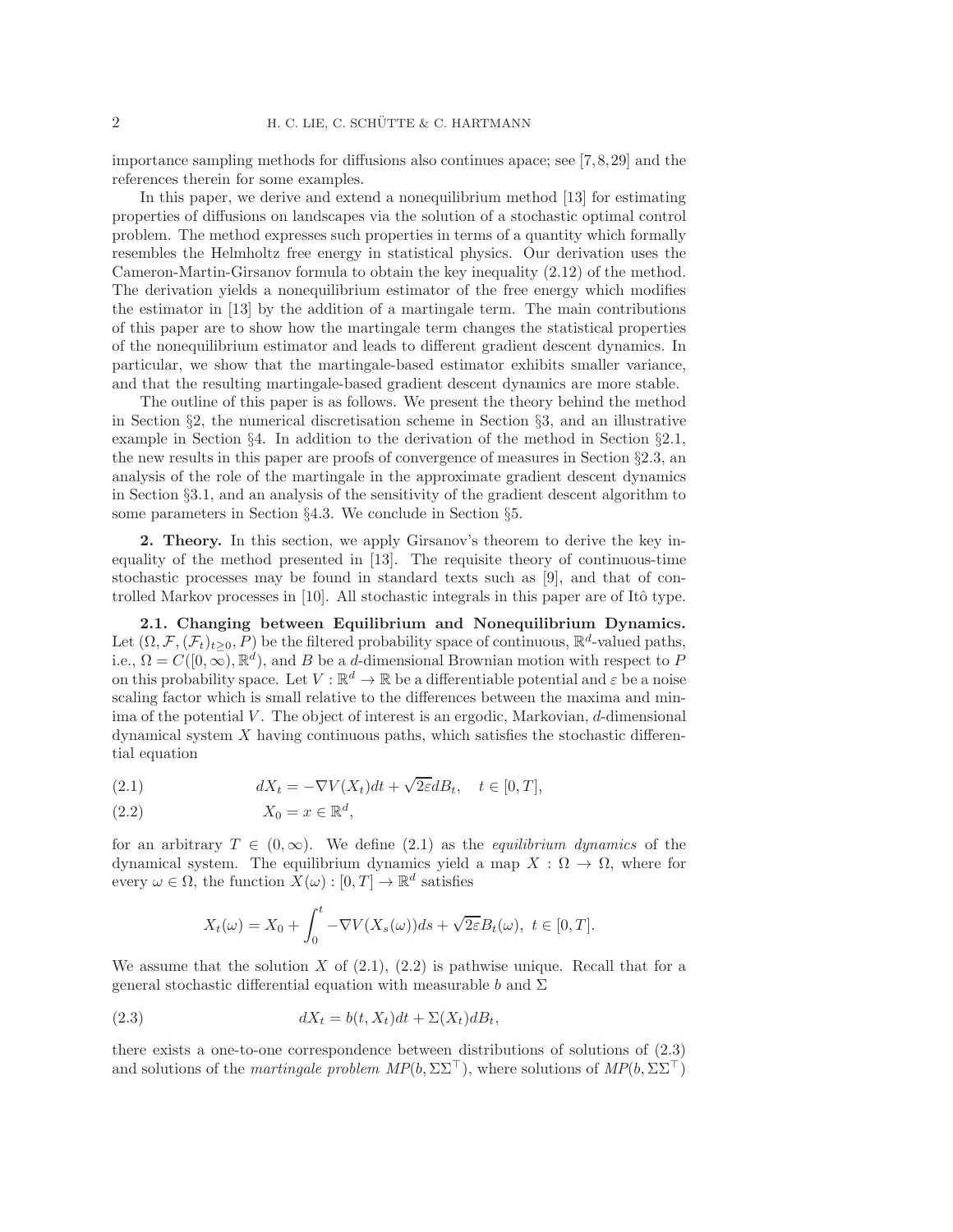are defined to be probability measures on  $(\Omega, \mathcal{F}, (\mathcal{F}_t)_{t\geq 0})$ . In particular, for the special case [\(2.1\)](#page-1-2), we can think of the solutions to the martingale problems as probability measures  $\mu^x := P^x \circ X^{-1}$  that solve the martingale problem  $MP(-\nabla V, 2\varepsilon)$  subject to the initial conditions  $X_0 = x$  for any given  $x \in \mathbb{R}^d$ , where the superscript on a measure denotes conditioning on the initial condition. By the assumption that  $(2.1)$ – $(2.2)$  has a unique strong solution, it holds that  $\mu^x$  is the unique solution to  $MP(-\nabla V, 2\varepsilon)$ (see Theorem 5.4.1 in  $[9]$ ). Consistent with our definition of  $(2.1)$  as the equilibrium dynamics, we define  $\mu^x$  to be the equilibrium measure of X.

<span id="page-2-1"></span>Let  $W : \Omega \to \mathbb{R}$  be a measurable random variable with the property that the scaled, conditional cumulant generating function

(2.4) 
$$
F(\sigma; x) := -\sigma^{-1} \log E^x[\exp(-\sigma W)]
$$

is well-defined and finite for all  $\sigma > 0$  and  $x \in \mathbb{R}^d$ . In this paper, we shall refer to  $W$  as 'work' and  $F$  as the 'free energy'. We consider a method for estimating the expected value of the equilibrium work done by  $X$ ,

<span id="page-2-3"></span>(2.5) 
$$
E^x[W] := \int_{\Omega} W d\mu^x = \int_{\Omega} W(X(\omega)) P^x(d\omega).
$$

<span id="page-2-0"></span>To estimate  $E^x[W]$ , we shall use another dynamical system Y, whose evolution is given by the non-equilibrium dynamics

(2.6) 
$$
dY_t = c(t, Y_t)dt - \nabla V(Y_t)dt + \sqrt{2\varepsilon}dB_t, \quad t \in [0, T],
$$

where c is a bounded, measurable, nonvanishing control. We assume that  $(2.6)$  has a unique strong solution for every given initial condition  $Y_0 = x$ , so the non-equilibrium measure  $\nu^x := P^x \circ Y^{-1}$  uniquely solves the martingale problem  $MP(c - \nabla V, 2\varepsilon)$  for every  $x \in \mathbb{R}^d$ . Note that we omit the explicit dependence of Y and  $\nu$  on c.

The choice of the control  $c$  is often motivated by the need to sample events with small  $\mu$ -probability, i.e., by importance sampling. In importance sampling problems, there is a set  $A \in \mathcal{F}$  such that  $P^x(X \in A) \ll 1$  which one wishes to sample more frequently. In this case, c should be such that  $P^x(Y \in A) \gg P^x(X \in A)$ .

If  $c \neq 0$  and  $x = X_0 = Y_0$ , then given  $\omega \in \Omega$ , the functions  $X(\omega)$  and  $Y(\omega)$  differ. Hence,  $\nu^x \neq \mu^x$ , so the equilibrium and nonequilibrium expectations of work differ:

<span id="page-2-2"></span>
$$
E^x[W] \neq E^x_{\nu}[W] := \int_{\Omega} W d\nu^x = \int_{\Omega} W(Y(\omega)) P^x(d\omega).
$$

Thus, we cannot use nonequilibrium measurements of  $W$  to estimate the equilibrium expectation of W. However, if  $\mu$  is absolutely continuous with respect to  $\nu$ , and if we can sample values of the Radon-Nikodym derivative  $d\mu/d\nu$ , then by

(2.7) 
$$
E^x[W] = E^x_\nu \left[ \frac{d\mu}{d\nu} W \right],
$$

we may obtain an unbiased estimate of the expected value of  $W(X)$  using sample means of the product of  $d\mu/d\nu$  with  $W(Y)$ .

Change of measure based on Girsanov's theorem. We now explain how to sample values of  $d\mu/d\nu$ . By our assumption of boundedness of c, we have (see Theorem 5.5.1 in [\[9\]](#page-18-6)) that there exists a probability measure Q on  $(\Omega, \mathcal{F}, (\mathcal{F}_t)_t)$  which is locally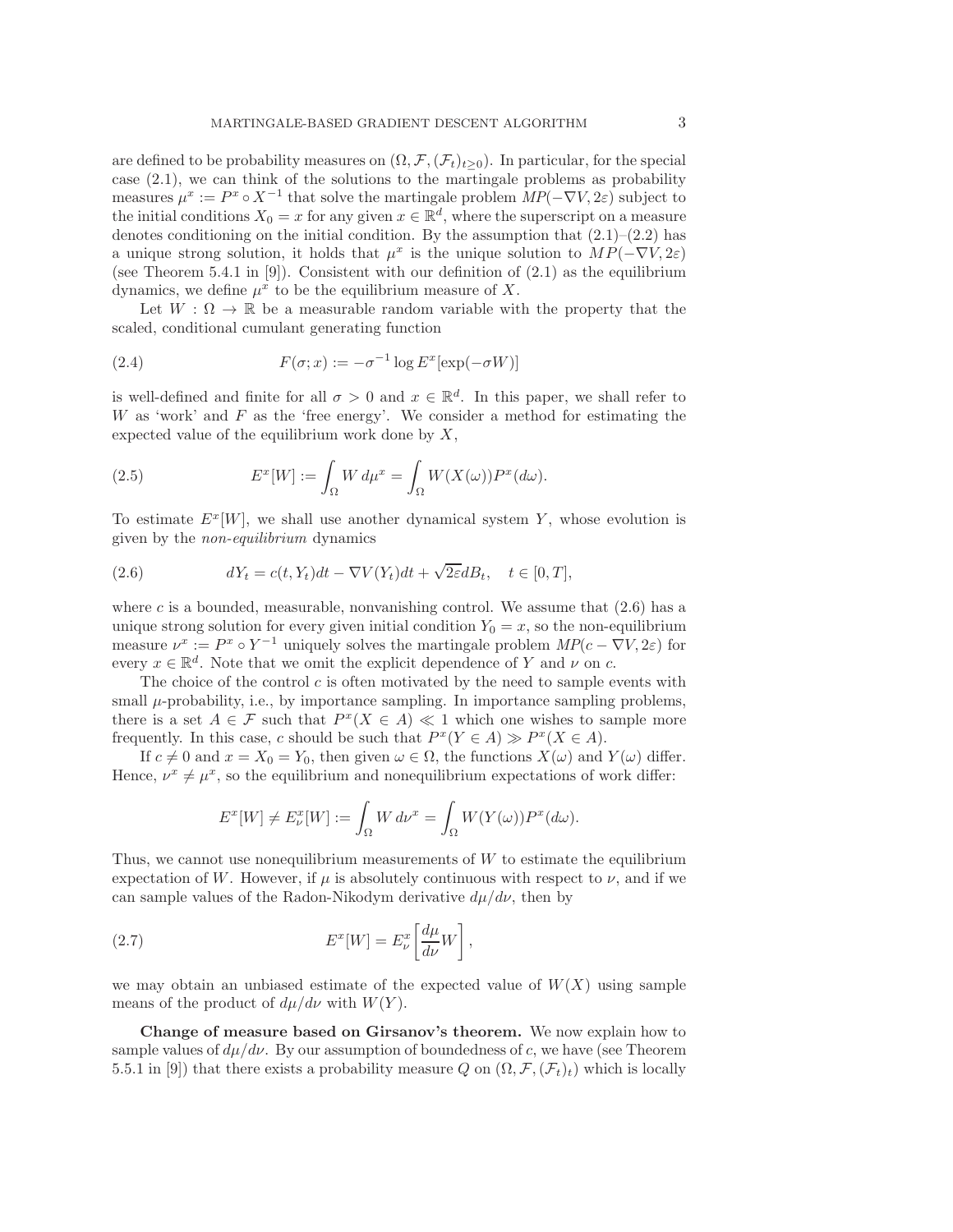<span id="page-3-5"></span>equivalent to P, such that  $Q^x \circ Y^{-1}$  solves the martingale problem  $MP(-\nabla V, 2\varepsilon)$ . Since  $MP(-\nabla V, 2\varepsilon)$  is uniquely solved by  $\mu$ , it holds that  $\mu^x = Q^x \circ Y^{-1}$ . Thus

(2.8) 
$$
D_t := \left(\frac{d\mu}{d\nu}\right)_t = \left.\frac{dQ}{dP}\right|_{\mathcal{F}_t} (Y).
$$

<span id="page-3-1"></span>By the Cameron-Martin-Girsanov formula for  $dQ/dP$ ,

(2.9) 
$$
D_t = \exp\left(-\frac{1}{\sqrt{2\varepsilon}} \int_0^t c(s, Y_s) dB_s - \frac{1}{4\varepsilon} \int_0^t |c(s, Y_s)|^2 ds\right),
$$

or  $D_t = \exp(-M_t - A_t/2)$ , where we define

(2.10) 
$$
M_t := \frac{1}{\sqrt{2\varepsilon}} \int_0^t c(s, Y_s) dBs,
$$

<span id="page-3-2"></span>(2.11) 
$$
A_t := \frac{1}{2\varepsilon} \int_0^t |c(s, Y_s)|^2 ds.
$$

Recall that M and D are continuous local martingales with respect to  $P$ , that D is strictly positive due to the boundedness of  $c$ , and that  $A$  is the quadratic variation of  $-M$ . We omit the dependence of D, M and A on c.

Remark. Changing the minus sign preceding the Itô integral in  $(2.9)$  to a plus sign yields a measure  $\overline{Q} \circ Y^{-1}$  that differs from the desired equilibrium measure  $\mu$ . In Section §[3.1](#page-9-0) we show that changing the sign also affects the gradient descent dynamics.

<span id="page-3-3"></span><span id="page-3-0"></span>THEOREM 2.1. Let  $\sigma > 0$ ,  $x \in \mathbb{R}^d$ , and  $F(\sigma; x)$  be as in [\(2.4\)](#page-2-1). Then

(2.12) 
$$
F(\sigma; x) \leq E_P^x \left[ W(Y) + \frac{1}{4\varepsilon\sigma} \int_0^T |c(s, Y_s)|^2 ds \right].
$$

*Proof.* By using  $(2.7)$ – $(2.9)$  and Jensen's inequality, we have

$$
-\sigma^{-1} \log E^x \left[ \exp(-\sigma W) \right] = -\sigma^{-1} \log E^x_\nu \left[ D \exp(-\sigma W) \right]
$$
  
= -\sigma^{-1} \log E^x\_\nu \left[ \exp \left( -\sigma \left( W + \sigma^{-1} M\_T + (2\sigma)^{-1} A\_T \right) \right) \right]   
\leq E^x\_\nu \left[ W + \sigma^{-1} M\_T + (2\sigma)^{-1} A\_T \right]

The conclusion follows, using  $(2.11)$  and the martingale property of M.  $\square$ 

From the proof of Theorem [2.1,](#page-3-3) we obtain two random variables which differ solely by the martingale  $M$ , which we shall write as

<span id="page-3-7"></span>(2.13) 
$$
K(\alpha, \sigma) := W + (2\sigma)^{-1} A_T + \alpha \sigma^{-1} M_T, \quad \alpha \in \{0, 1\}.
$$

Note that equality holds in Jensen's inequality and thus in  $(2.12)$  if and only if  $W +$  $\sigma^{-1}M_T + (2\sigma)^{-1}A_T$  is  $\nu^x$ -almost surely constant, since  $-\sigma \log(\cdot)$  is strictly convex. In particular,  $K(\alpha, \sigma)$  is in general a biased estimator of  $F(\sigma; x)$  for any x.

In [\[13\]](#page-18-5), the authors proposed a nonequilibrium estimator that equals  $K(0, \varepsilon^{-1})$ (up to scaling of c), and remarked that  $(2.12)$  provides an example of Legendre-type duality relationships [\[2,](#page-18-8) [5,](#page-18-9) [12\]](#page-18-10) between free energy and relative entropy,

<span id="page-3-4"></span>(2.14) 
$$
F(\sigma; x) = \inf_{\nu \ll \mu} \left\{ E_{\nu}^{x}[W] + \sigma^{-1} KL(\nu^{x} | \mu^{x}) \right\},
$$

where the relative entropy or Kullback-Leibler divergence [\[17\]](#page-18-11) is

<span id="page-3-6"></span>(2.15) 
$$
KL(\nu^x | \mu^x) := \begin{cases} E^x_{\nu} \left[ \log \left( \frac{d\nu}{d\mu} \right) \right] & \nu \ll \mu \\ \infty & \text{otherwise.} \end{cases}
$$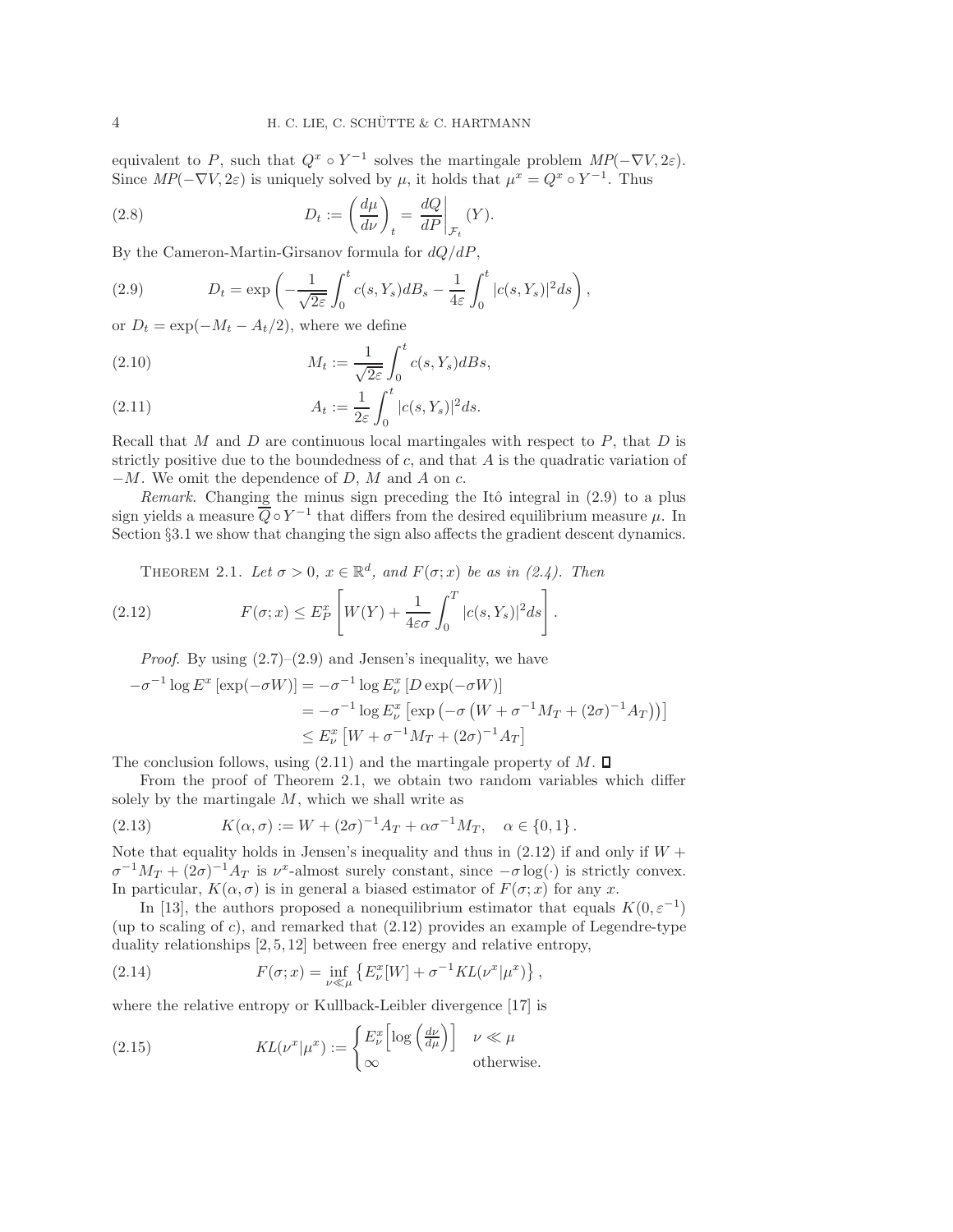<span id="page-4-0"></span>Remark. In statistical physics, the duality [\(2.14\)](#page-3-4) between entropy and free energy appears in the definition of the canonical ensemble: If  $W \exp(-\sigma W) \in L^1(\mu)$ , then the measure  $\nu^*$  for which the infimum in [\(2.14\)](#page-3-4) is attained satisfies (cf. [\[5\]](#page-18-9))

(2.16) 
$$
\left(\frac{d\nu^x}{d\mu^x}\right)^* = \frac{\exp(-\sigma W)}{E^x[\exp(-\sigma W)]} = \exp(-\sigma(W - F(\sigma; x))).
$$

The rightmost expression can be interpreted as the Boltzmann distribution at inverse temperature  $\sigma > 0$ . Closely related is Jarzynski's equality [\[14\]](#page-18-0) that states that  $\exp(-\beta(W - \Delta F))$  is a probability density with respect to the probability measure of an externally driven Hamiltonian system when  $W$  is the nonequilibrium work done on the system,  $\beta$  is the inverse temperature, and  $\Delta F = F_B - F_A$  is the free energy difference between two states  $A$  and  $B$  of the system in equilibrium.

We remark that by Theorem [2.1,](#page-3-3) the change of measure defined by [\(2.16\)](#page-4-0) is optimal in that a Monte-Carlo estimator of the free energy  $F$  based on the optimal change of measure will have zero variance, i.e., the estimator will converge to the free energy value in one step (cf. [\[21\]](#page-18-12)). However, this observation is of limited practical use because the normalization constant that appears in the Radon-Nikodym derivative in  $(2.16)$  is exactly the quantity that one wants to estimate, namely F.

<span id="page-4-4"></span>2.2. Stochastic optimal control. We briefly review the stochastic optimal control problem presented in [\[12,](#page-18-10) [13\]](#page-18-5). We specify the random variable  $W$  in [\(2.5\)](#page-2-3) as

<span id="page-4-3"></span>(2.17) 
$$
W(\omega) = \int_0^{\tau} f(\omega_s)ds + g(\omega_{\tau}) =: \int_0^{\tau} f_s ds + g_{\tau},
$$

where  $f, g \geq 0$  are nonnegative and bounded continuous functions,  $f_s := f(\omega_s)$ ,  $g_{\tau} := g(\omega_{\tau})$ , and  $\tau$  is an almost surely finite random stopping time,

<span id="page-4-5"></span>(2.18) 
$$
\tau = \inf \{ t > 0 \mid X_t \notin O \},
$$

for bounded, open  $O \subset \mathbb{R}^d$  with smooth boundary. Let  $\psi_{\sigma}(x) := E^x[\exp(-\sigma W)]$  be the 'moment-generating function' of  $W$ , considered as a function of the initial data  $x \in \overline{O}$ . For any  $w \in C^2(\mathbb{R}^d, \mathbb{R})$  define A to be the linear operator

(2.19) 
$$
\mathcal{A}w = \sum_{j=1}^{d} \varepsilon \frac{\partial^2 w}{\partial x_j^2} - \frac{\partial V}{\partial x_j} \frac{\partial w}{\partial x_j}.
$$

Then by the Feynman-Kac theorem [\[19,](#page-18-13) pp. 201],  $\psi_{\sigma}$  satisfies the linear equation

<span id="page-4-1"></span>(2.20) 
$$
(\mathcal{A} - \sigma f) \psi_{\sigma}(x) = 0, \quad x \in O
$$

<span id="page-4-2"></span>with boundary condition

(2.21) 
$$
\psi_{\sigma}(x) = \exp(-\sigma g(x)), \quad x \in \partial O.
$$

For smooth potentials  $V \in C^{\infty}(\mathbb{R}^d, \mathbb{R})$  and sufficiently small  $\sigma > 0$ , the strong maximum principle for elliptic partial differential equations implies that  $(2.20)$ – $(2.21)$  has a classical solution  $\psi_{\sigma} \in C^2(0, \mathbb{R}) \cap C(\overline{O}, \mathbb{R})$ . Moreover  $\psi_{\sigma}$  is bounded away from zero, which implies that the free energy  $F(\sigma, x) = -\sigma^{-1} \log \psi_{\sigma}(x)$  is a bounded and smooth function of x whenever  $\sigma > 0$  is sufficiently small.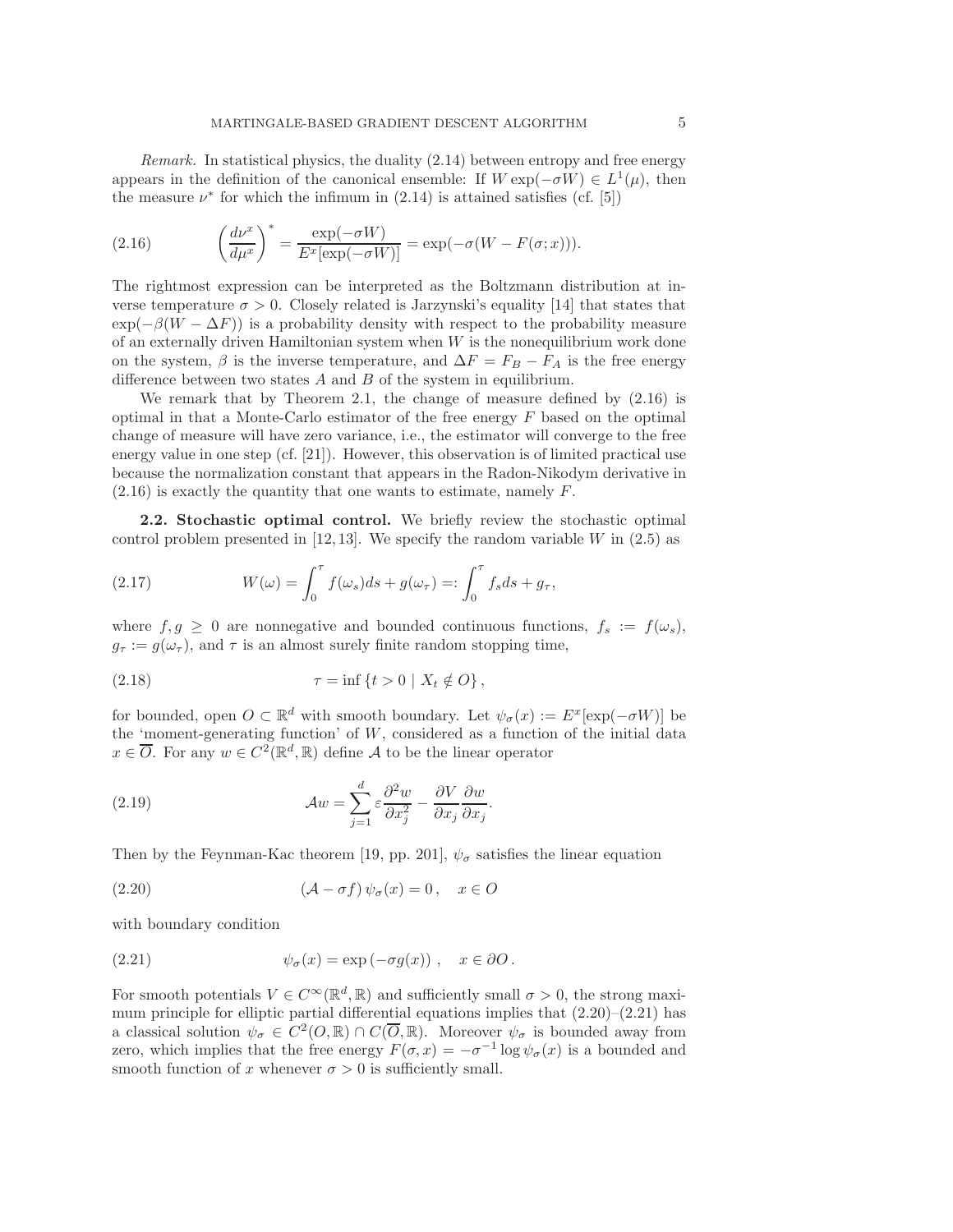Solving a partial differential equation to compute the free energy is clearly not recommended beyond one- or two-dimensional toy systems. An alternative, variational characterization of F that has been studied in  $[12, 13]$  $[12, 13]$  is in terms of the value function of a stochastic control problem: minimise the cost functional

<span id="page-5-1"></span>(2.22) 
$$
\mathfrak{I}(u) = E_P \left[ \int_0^{\tau} f(Y_s) + \frac{1}{4\varepsilon \sigma} |u_s|^2 ds + g(Y_{\tau}) \right]
$$

over the set U of admissible controls  $u : [0, \infty) \to \mathbb{R}^d$ , subject to

(2.23) 
$$
dY_t = (u_t - \nabla V(Y_t)) dt + \sqrt{2\varepsilon} dB_t.
$$

We specify  $U$  as the set of bounded controls that are adapted to the filtration generated by the Brownian motion, such that (2.[23\)](#page-5-0) admits a unique strong solution for every initial condition  $Y_0 = x$ . Note that solving the optimal control problem gives the optimal control  $c^*$  for which equality holds in  $(2.12)$ .

<span id="page-5-0"></span>We define  $\mathfrak{I}(u; x)$  as the version of  $\mathfrak{I}(u)$  conditioned on  $Y_0 = x$ , and call

(2.24) 
$$
v_{\sigma}(x) = \min_{u \in U} \Im(u; x), \quad x \in \overline{O}
$$

the 'value function' or 'optimal cost-to-go' of the optimal control problem [\(2.22\)](#page-5-1)– [\(2.23\)](#page-5-0). It follows from the dynamic programming principle of stochastic control [\[10\]](#page-18-7) that the optimal controls  $u^* = \operatorname{argmin} \mathfrak{I}(u)$  are Markovian feedback laws of the form

$$
(2.25) \qquad \qquad u_t^* = c^*(Y_t)
$$

where  $c^* \colon \mathbb{R}^d \to \mathbb{R}^d$  is a bounded and measurable function that depends on the control problem, through F. Since  $\psi_{\sigma}(x) > 0$ , we can rewrite [\(2.20\)](#page-4-1) and [\(2.21\)](#page-4-2) as

<span id="page-5-2"></span>(2.26) 
$$
f(x) + \mathcal{A}F(\sigma; x) - \varepsilon \sigma |\nabla F(\sigma; x)|^2 = 0 \qquad x \in O,
$$

$$
F(\sigma; x) = g(x) \quad x \in \partial O.
$$

<span id="page-5-4"></span>Using that

(2.28) 
$$
-\varepsilon\sigma|\nabla F(\sigma;x)|^2 = \min_{c(x)\in\mathbb{R}^d} \left\{ c(x) \cdot \nabla F(\sigma;x) + \frac{1}{4\varepsilon\sigma} |c(x)|^2 \right\},
$$

<span id="page-5-3"></span>it follows that [\(2.26\)](#page-5-2) is equivalent to

$$
(2.29) \quad \min_{c(x)\in\mathbb{R}^d} \left\{ AF(\sigma; x) - c(x) \cdot \nabla F(\sigma; x) + f(x) + \frac{1}{4\varepsilon\sigma} |c(x)|^2 \right\} = 0, \quad x \in O.
$$

Thus, [\(2.29\)](#page-5-3) is the Hamilton-Jacobi-Bellman equation of the optimal control problem defined by [\(2.22\)](#page-5-1) and [\(2.23\)](#page-5-0), and the unique optimal control which solves this problem is the argument that minimises the quantity in the curly braces in  $(2.28)$ ,

<span id="page-5-5"></span>(2.30) 
$$
c^*(x) = -2\varepsilon\sigma \nabla F(\sigma; x) = 2\varepsilon \frac{\nabla \psi_\sigma(x)}{\psi_\sigma(x)}.
$$

Thus, by substituting the definition of  $c^*$  in  $(2.30)$  into the nonequilibrium dynamics [\(2.6\)](#page-2-0), we find that the optimal nonequilibrium dynamics are of gradient form:

(2.31) 
$$
dY_t = -\nabla[2\varepsilon\sigma F + V](Y_t)dt + \sqrt{2\varepsilon}dB_t.
$$

By definition of the value function and [\(2.17\)](#page-4-3), it follows from Theorem [2.1](#page-3-3) that  $F(\sigma; x) = v_{\sigma}(x)$ , and hence  $c^*(x) = -2\varepsilon \sigma \nabla v_{\sigma}(x)$ . Thus, one can obtain an approximation of the free energy  $F$  by quadrature if one has an approximation of the optimal control, and the optimal control by differentiation if one has the free energy. Note that, since  $\psi_{\sigma} \in C^2(0, \mathbb{R})$ , the optimal control  $c^*$  is bounded in O.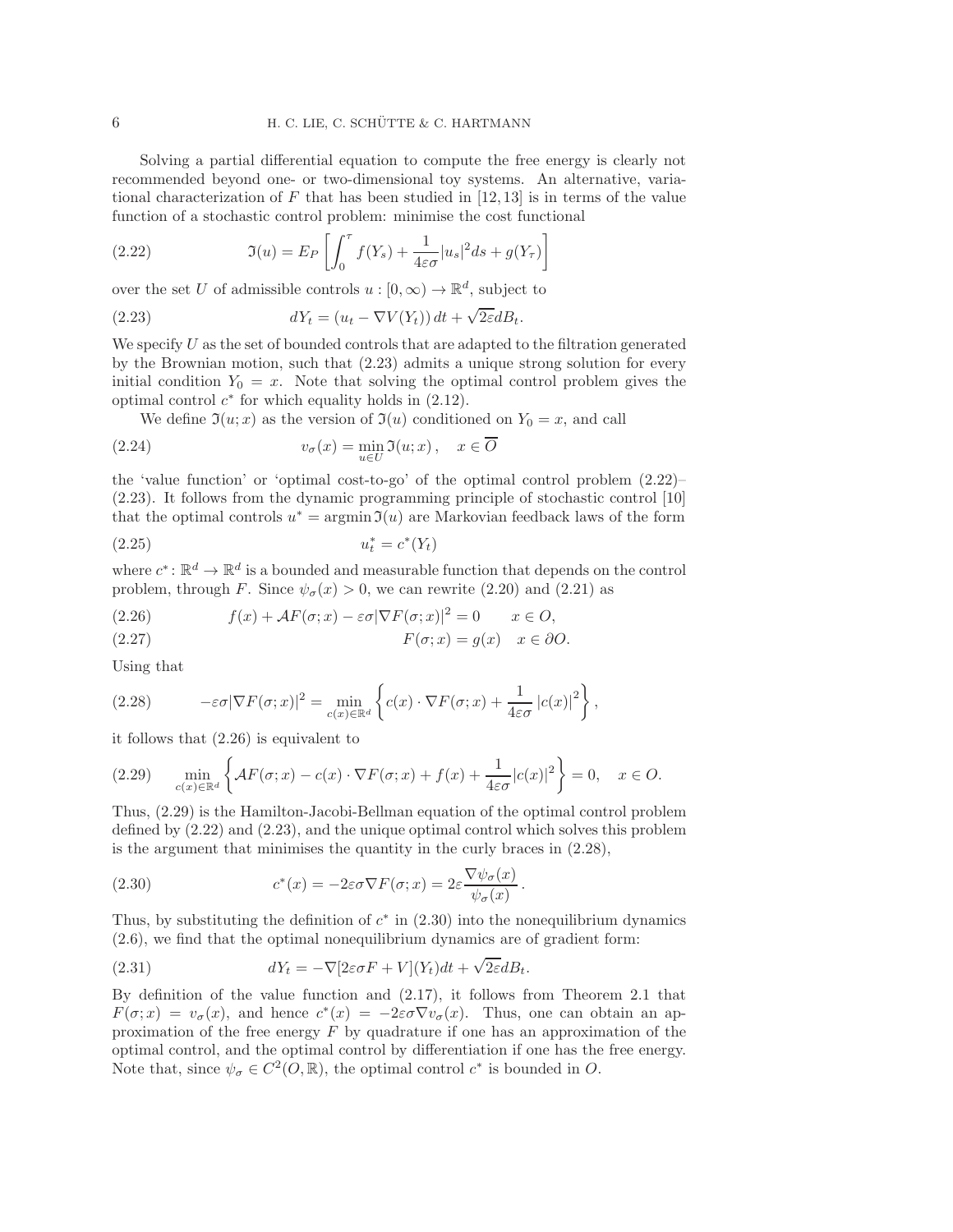<span id="page-6-0"></span>**2.3. Convergence results.** Recall that for every control c, equations  $(2.8)$ – [\(2.9\)](#page-3-1) give the corresponding change of measure  $D = d\mu/d\nu$ , where  $\nu = P \circ Y^{-1}$ . Note that we suppress the explicit dependence of Y, and hence of  $\nu$ , on c. As c approaches the optimal control  $c^*$ , we expect that  $\nu$  converges in some sense to the optimal change of measure  $\nu^*$ , i.e. the unique minimizer of  $(2.12)$  as given by  $(2.16)$ .

THEOREM 2.2. Let  $x \in \overline{O} \subset \mathbb{R}^d$ . For an arbitrary bounded control c, let D be the Radon-Nikodym derivative given by  $(2.9)$  and  $\nu$  be the corresponding nonequilibrium measure. When  $c = c^*$ , then we write  $D^*$  and  $\nu^*$ , where the optimal control  $c^*$  is given by [\(2.30\)](#page-5-5). Then as  $||c - c^*||_{\infty} \to 0$ ,

- (i)  $D_{\tau}$  converges to  $D_{\tau}^{*}$   $P^{x}$ -almost surely, and
- (ii) when restricted to  $\mathcal{F}_t$  for any finite  $t \geq 0$ , the nonequilibrium measure  $\nu$ converges to  $(\nu^*)$  in the total variation norm, i.e.,

<span id="page-6-3"></span><span id="page-6-2"></span>(2.32) 
$$
TV(\nu, \nu^*)|_t := \sup \{ |\nu(A) - \nu^*(A)|, A \in \mathcal{F}_t \} \to 0.
$$

*Proof.* The uniqueness of  $c^*$  follows from standard arguments and the specific form of the stochastic control problem that is 'linear-quadratic' in the control variables [\[13\]](#page-18-5); cf. [\[10,](#page-18-7) Sec. IV.2]. Moreover, the assumptions on the potential V and the boundary  $\partial O$ of the set  $O \subset \mathbb{R}^d$  entail that the value function is differentiable almost everywhere. Therefore the optimal feedback control  $c^*$  is essentially bounded, and it suffices to consider controls of the form  $c = c^* + \delta$  for  $\delta > 0$ . By [\(2.8\)](#page-3-5) and [\(2.9\)](#page-3-1), we obtain

(2.33) 
$$
\left(\frac{D}{D^*}\right)_\tau = \left(\frac{d\nu^*}{d\nu}\right)_\tau = \exp\left(-\frac{\delta B_\tau}{\sqrt{2\varepsilon}} - \frac{\delta}{2\varepsilon} \int_0^\tau c^*(Y_s)ds - \frac{\delta^2}{4\varepsilon}\right).
$$

To prove part (i), observe that the term in the exponenti77al satisfies

$$
(2.34) \qquad \left|\frac{\delta B_{\tau}}{\sqrt{2\varepsilon}}+\frac{\delta}{2\varepsilon}\int_0^{\tau}c^*(Y_s)ds+\frac{\delta^2}{4\varepsilon}\right|\leq \delta\left(\frac{|B_{\tau}|}{\sqrt{2\varepsilon}}+\frac{\tau\|c^*\|_{\infty}}{2\varepsilon}+\frac{\delta}{4\varepsilon}\right).
$$

We only need to consider the first two of the three terms on the right-hand side of [\(2.34\)](#page-6-1). Since  $B_{\tau} : \Omega \to \mathbb{R}^d$  is a Gaussian random variable, it holds that  $P^x$ -almost surely,  $|B_{\tau}| < \infty$ , and hence  $\delta B_{\tau} \to 0$  as  $\delta \to 0$ . By our assumption in Section §[2.2](#page-4-4) that  $\tau < \infty$  P<sup>x</sup>-almost surely, it also holds that  $\delta \tau \to 0$ . By [\(2.34\)](#page-6-1),

<span id="page-6-1"></span>
$$
P^{x}\left(\lim_{\delta \to 0} \left| \frac{\delta B_{\tau}}{\sqrt{2\varepsilon}} + \frac{\delta}{2\varepsilon} \int_{0}^{\tau} c^{*}(Y_{s}) ds + \frac{\delta^{2}}{4\varepsilon} \right| = 0 \right) = 1,
$$

which, with [\(2.33\)](#page-6-2), implies that  $D_{\tau}$  converges to  $D_{\tau}^{*}$   $P^{x}$ -almost surely.

To prove part (ii), observe that, by [\(2.33\)](#page-6-2) and [\(2.15\)](#page-3-6), the Kullback-Leibler divergence of  $\nu^x|_{\mathcal{F}_t}$  with respect to  $(\nu^*)^x|_{\mathcal{F}_t}$  satisfies

(2.35) 
$$
KL(\nu|\nu^*) \leq \delta \left( \frac{t ||c^*||_{\infty}}{2\varepsilon} + \frac{\delta}{4\varepsilon} \right).
$$

Applying the Csiszar-Kullback-Pinsker inequality [\[4,](#page-18-14) [16,](#page-18-15) [22\]](#page-18-16) to  $\nu^x|_{\mathcal{F}_t}$  and  $(\nu^*)^x|_{\mathcal{F}_t}$ ,

<span id="page-6-4"></span>
$$
TV(\nu^x, (\nu^*)^x)|_t \leq \sqrt{2KL(\nu^x|(\nu^*)^x)|_t}.
$$

Letting  $\delta \to 0$ , the conclusion follows.  $\Box$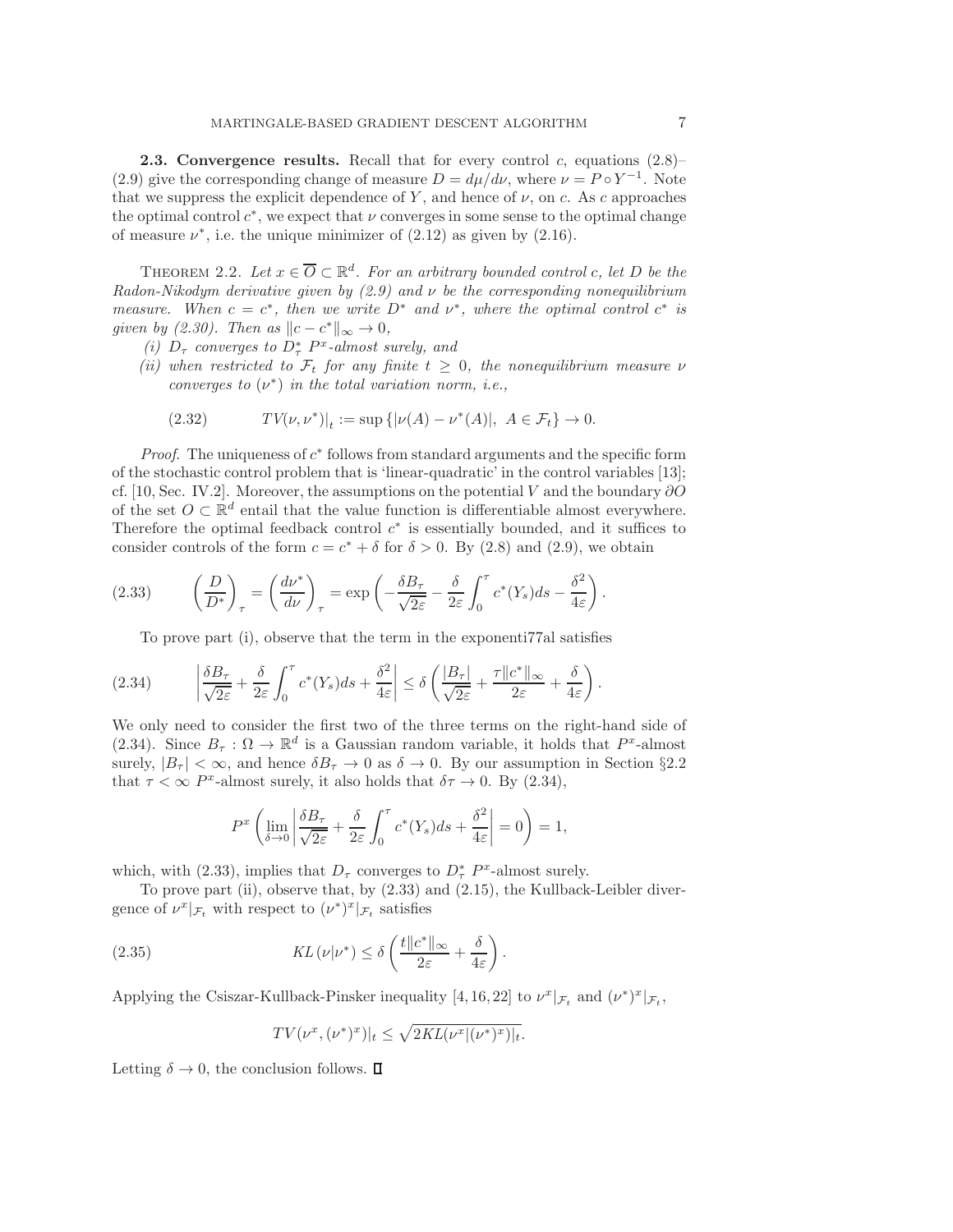*Remark.* Note that we can replace t in Theorem [2.2\(](#page-6-3)ii) with the bounded stopping time min  $\{\tau, T\}$ , since then we can replace t with T in the right-hand side of [\(2.35\)](#page-6-4). However, we cannot then let  $T \to \infty$  (i.e., we cannot set  $t = \tau$ ), since our assumption that  $\tau$  is almost surely finite does not guarantee that  $E^x_{\nu}[\tau]$  is finite.

The importance of Theorem [2.2](#page-6-3) is that the nonequilibrium measures depend in a continuous way on the control. In particular, for any bounded, measurable random variable  $\phi : \Omega \to \mathbb{R}$  defined on the filtered probability space, Theorem [2.2\(](#page-6-3)ii) implies that the statistics of  $\phi$  with respect to  $\nu^x$  will converge to the statistics of  $\phi$  with respect to  $(\nu^*)^x$ . Unfortunately, since neither  $K(\alpha, \sigma)$  nor its variance are in general bounded, we cannot expect that the variance of  $K(\alpha, \sigma)$  will go to zero as  $||c - c^*||_{\infty} \to$ 0, even though Theorem [2.1](#page-3-3) implies that the variance of  $K(\alpha, \sigma)$  is zero when  $c = c^*$ .

<span id="page-7-0"></span>2.4. Reweighted estimation. Recall that we seek to estimate the equilibrium average  $E^x[W]$  [\(2.5\)](#page-2-3) of the path functional W defined in [\(2.17\)](#page-4-3). In order to estimate  $E^x[W]$  from  $F(\sigma; x)$ , one may use the property of cumulant generating functions, i.e.,

(2.36) 
$$
\left. \frac{d}{d\sigma} \right|_{\sigma=0} \sigma F(\sigma; x) = E^x[W].
$$

Or, one may use the Taylor series approximation of  $\log(1 + r)$  for  $|r| < 1$  to conclude that for sufficiently small  $\sigma$ ,

(2.37) 
$$
F(\sigma; x) \approx E^x[W] - \frac{\sigma}{2} \text{var}^x(W),
$$

assuming that the variance  $var^x(W)$  of W with respect to  $P^x$  is finite. The method which we consider in this study for estimating equilibrium expectations from free energy values directly benefits from the addition of the martingale term in the nonequilibrium estimator. This procedure was applied to committor probabilities (see Section  $§4$  $§4$  below) in [\[12\]](#page-18-10).

Observe that, by [\(2.13\)](#page-3-7), the martingale-based estimator  $K(\alpha = 1, \sigma)$  satisfies  $\exp(-\sigma K(1,\sigma)) = \exp(-\sigma W)D$ , where  $D = d\mu/d\nu$ . By [\(2.7\)](#page-2-2), we expect that  $\exp(-\sigma K(1,\sigma))$  is an unbiased estimator of  $E^x[\exp(-\sigma W)]$ . Suppose we seek to estimate the  $\mu^x$ -expectation of an integrable path functional  $\mathfrak{W}$ , that is bounded from below and of the form  $(2.17)$ . We may assume that  $\mathfrak{W} > 0$ . Define

<span id="page-7-1"></span>(2.38) 
$$
W := -\sigma^{-1} \log \left( \mathfrak{W} \right),
$$

so that the free energy function  $F(\sigma; x)$  of W satisfies

<span id="page-7-2"></span>(2.39) 
$$
E^x[\mathfrak{W}] = E^x[\exp(-\sigma W)] = \exp(-\sigma F(\sigma; x)).
$$

Thus, we can estimate  $E^x[\mathfrak{W}]$  by using sample means of  $\exp(-\sigma K(1,\sigma))$ . This method requires only one estimate of the free energy function to obtain an estimate of  $E^x[\mathfrak{W}]$ . However, the method applies only to functionals W which are bounded from below. By Jensen's inequality and the strict concavity of the logarithm, the estimates of F that are obtained from unbiased estimates of  $E^x[\mathfrak{W}]$  will be biased in general.

Remark. It is tempting to estimate  $E^x[W]$  using the identity  $E^x[W] = E^x_{\nu^*}[D^*W]$ , where the optimal change of measure  $D^*$  for the cumulant generating function  $F(\sigma; x)$ is available. It turns out, however, that when  $W \geq 0$ , this leads to estimators that perform worse than the equilbrium estimator for  $E^x[W]$  in that they have larger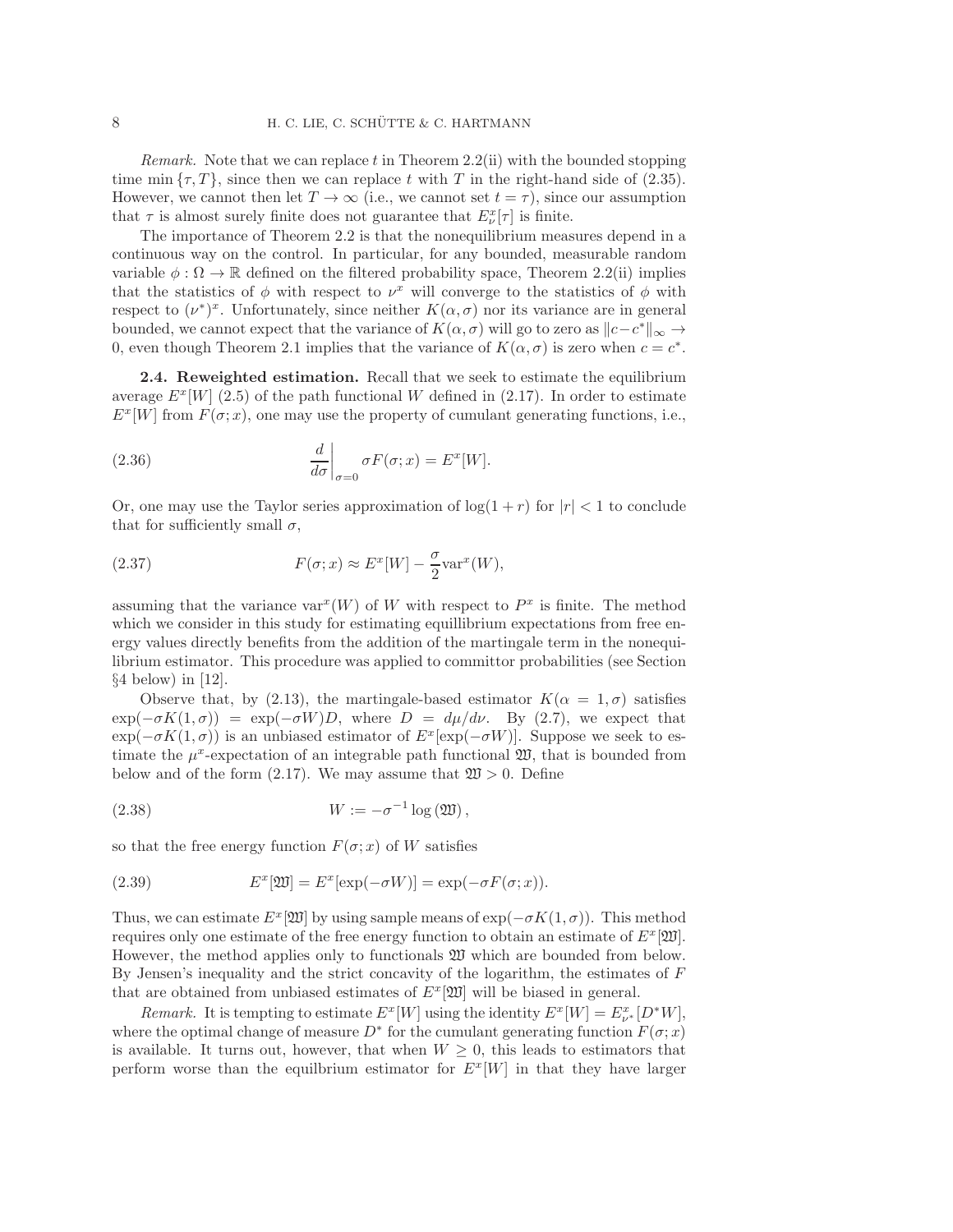variance. The property of unbiasedness permits comparison of the second moments of the equilibrium and nonequilibrium estimators:

$$
E_{\nu^*}^x \left[ (D^*W)^2 \right] = E^x \left[ D^*W^2 \right] \quad \text{versus} \quad E^x[W^2].
$$

It readily follows that the second moment - and hence the variance of the nonequilibrium estimator for the first moment - is reduced if and only if  $E^x[D^*W^2] < E^x[W^2]$ . If  $W \geq 0$ , then by [\(2.16\)](#page-4-0), we observe that

$$
E^x[D^*W^2] \ge E^x[D^*] E^x[W^2] \ge E^x[W^2],
$$

since  $W^2$  and  $D^* = \exp(\sigma(W - F))$  are positively correlated, and since  $E^x[D^*] \ge 1$ by Jensen's inequality. Thus, the variance of the nonequilibrium estimator of the first moment will be larger than the variance of the equilibrium estimator, even though  $D^*$ admits a zero variance estimate of the cumulant generating function. In Section §[4](#page-10-0) we explore the issue of variance reduction for reweighted estimates of  $E^x[\exp(-\sigma W)]$ .

<span id="page-8-0"></span>3. Discretisation. We follow the same numerical discretisation procedure as described in [\[13\]](#page-18-5). Let  $(b_i)_{1 \leq i \leq n}$  be a set of linearly independent, sufficiently weakly differentiable basis functions from  $\mathbb{R}^d$  to  $\mathbb{R}$ . We project the free energy function F and control to the span of the  $(b_i)_i$ , so that for some constant C, and using  $(2.30)$ ,

<span id="page-8-3"></span>(3.1) 
$$
F(\sigma; x, a) := -\frac{1}{2\varepsilon\sigma} \sum_{i=1}^{n} a_i b_i(x) + C,
$$

<span id="page-8-2"></span>(3.2) 
$$
c(x; a) := \sum_{i=1}^{n} a_i \nabla b_i(x).
$$

In order to solve the stochastic optimal control problem of minimising [\(2.22\)](#page-5-1) subject to the nonequilibrium dynamics [\(2.23\)](#page-5-0), we need to find coefficients  $a = (a_i)_i$  which give the projection of the optimal control  $c^*$  to the linear approximation space.

Since the optimal control is of feedback form [\(2.30\)](#page-5-5), we replace the measurable control  $u_t$  in [\(2.23\)](#page-5-0) accordingly. Euler-Maruyama discretisation then yields

<span id="page-8-1"></span>(3.3) 
$$
\widehat{Y}_{k+1} - \widehat{Y}_k = (c(\widehat{Y}_k; a) - \nabla V(\widehat{Y}_k))\Delta t + \sqrt{2\varepsilon \Delta t} \eta_{k+1}, \quad k = 0, 1, 2, \dots,
$$

where the  $(\eta_k)_k$  are i.i.d. centred Gaussian random variables in  $\mathbb{R}^d$ ,  $t_{k+1} = t_k + \Delta t$ for  $t_0 = 0$ , and  $\Delta t$  is the fixed time step of integration. With the discretisations of the random variables  $\tau$ , W, M, and A given in Section §[2.2,](#page-4-4)

(3.4) 
$$
\widehat{\tau} := \inf \left\{ k \in \mathbb{N} \mid \widehat{Y}_k \notin O \right\},\
$$

(3.5) 
$$
\widehat{W}(\widehat{Y}) := \sum_{k=0}^{\widehat{\tau}-1} f\left(\widehat{Y}_k\right) \Delta t + g\left(\widehat{Y}_{\widehat{\tau}}\right),
$$

(3.6) 
$$
\widehat{M}_{\widehat{\tau}}(a) := \frac{1}{\sqrt{2\varepsilon}} \sum_{k=0}^{\widehat{\tau}-1} c\left(\widehat{Y}_k; a\right) \sqrt{\Delta t} \eta_{k+1},
$$

(3.7) 
$$
\widehat{A}_{\widehat{\tau}}(a) := \frac{1}{2\varepsilon} \sum_{k=0}^{\widehat{\tau}-1} \left| c\left(\widehat{Y}_k; a\right) \right|^2 \Delta t.
$$

we obtain the discretisations  $\widehat{D}$  and  $\widehat{K}(\alpha, \sigma; a)$  by replacing W, M and A with their discrete counterparts in D [\(2.9\)](#page-3-1) and  $K(\alpha, \sigma)$  [\(2.13\)](#page-3-7).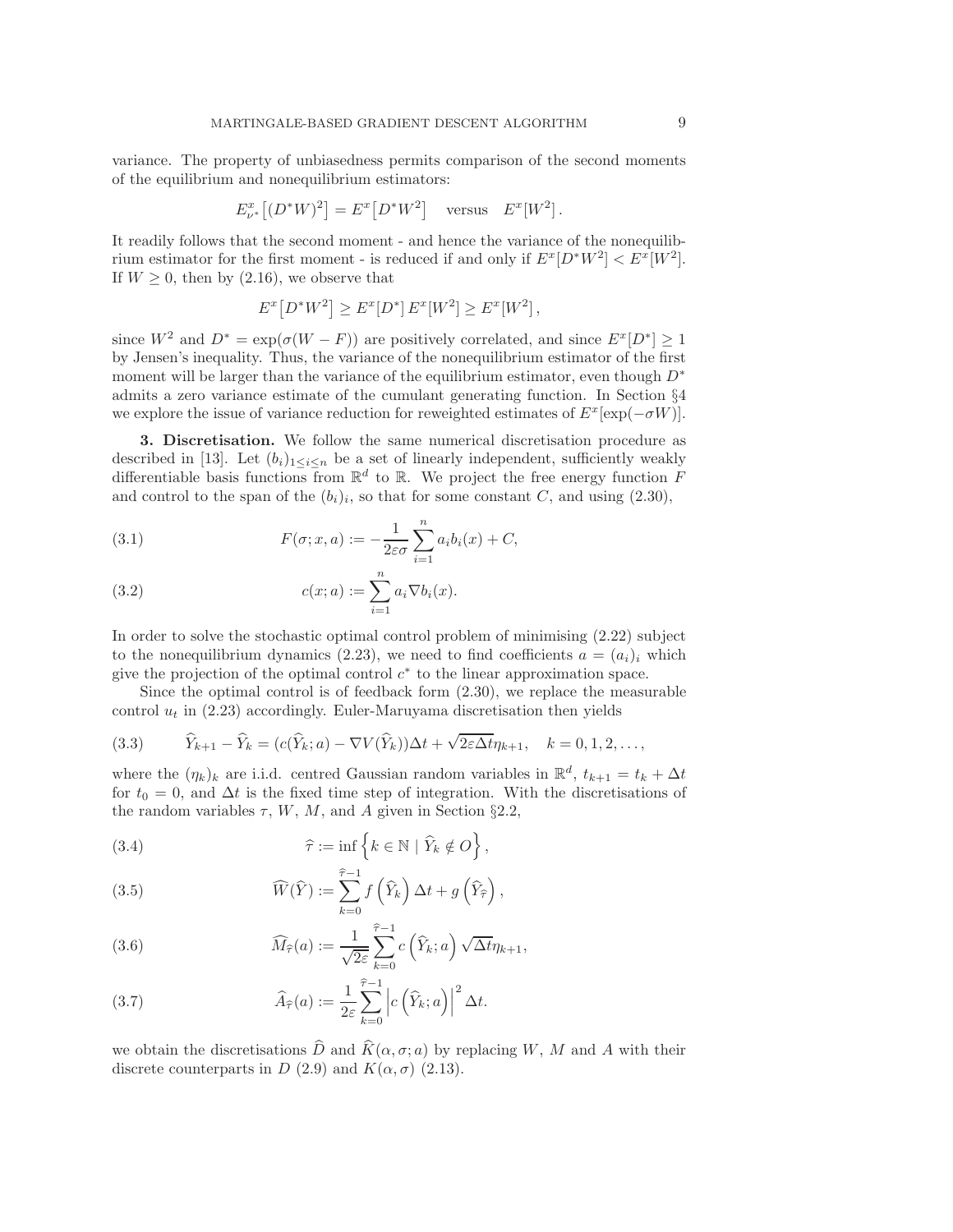The discretised stochastic control problem involves finding a control  $c(\cdot, a^*)$  which minimises the objective function  $\widehat{K}(\alpha, \sigma; a)$  subject to the dynamics [\(3.3\)](#page-8-1), i.e., of finding optimal coefficients in  $(3.2)$ . In the gradient descent algorithm of [\[13\]](#page-18-5), each  $a_i$ in [\(3.2\)](#page-8-2) changes at iteration  $\ell$  from its current value  $a_i^{\ell}$  to  $a_i^{\ell+1}$  by step size  $\Delta a_i^{\ell}$ :

(3.8) 
$$
a_i^{\ell+1} = a_i^{\ell} - \frac{\partial}{\partial a_i} E_{\nu}^x \left[ \widehat{K}(\alpha, \sigma; a) \right]^{\ell} \Delta a_i^{\ell},
$$

<span id="page-9-1"></span>(3.9) 
$$
\frac{\partial}{\partial a_i} E^x_\nu \left[ \widehat{K}(\alpha, \sigma; a) \right] = E^x_\nu \left[ \frac{\partial}{\partial a_i} \widehat{K}(\alpha, \sigma; a) \right] - \text{cov}^x_\nu \left( \widehat{K}(\alpha, \sigma; a), \frac{\partial \widehat{S}}{\partial a_i} \right).
$$

The derivatives of the Gaussian path density  $\widehat{S}$  and  $\widehat{K}(\alpha, \sigma; a)$  are

<span id="page-9-2"></span>(3.10) 
$$
\frac{\partial \widehat{S}}{\partial a_i} = -\sqrt{\frac{\Delta t}{\varepsilon}} \sum_{k}^{\widehat{\tau}-1} \nabla b_i(\widehat{Y}_k) \cdot \eta_{k+1},
$$

<span id="page-9-3"></span>
$$
(3.11) \quad \frac{\partial \widehat{K}(\alpha,\sigma;a)}{\partial a_i} = \frac{1}{2\sigma} \frac{\Delta t}{\varepsilon} \sum_{k=0}^{\widehat{\tau}-1} c(\widehat{Y}_k; a) \cdot \nabla b_i\left(\widehat{Y}_k\right) + \frac{\alpha}{\sigma} \sqrt{\frac{\Delta t}{2\varepsilon}} \sum_{k=0}^{\widehat{\tau}-1} \eta_{k+1} \cdot \nabla b_i\left(\widehat{Y}_k\right).
$$

We emphasise that, in the partial derivatives  $(3.9)$ ,  $(3.10)$ , and  $(3.11)$ , we have made the approximation that  $\hat{\tau}$  and  $\hat{W}$  are independent of a. This can introduce significant errors in the gradient descent dynamics, as we shall see in Section §[4.3.](#page-15-0)

<span id="page-9-0"></span>3.1. Role of the martingale term. Observe that [\(3.10\)](#page-9-2) and [\(3.11\)](#page-9-3) give the discrete-time approximations of the following stochastic processes at time  $t = \tau$ :

(3.12) 
$$
S_t^i := -\frac{1}{\sqrt{\varepsilon}} \int_0^t \nabla b_i(Y_s) dB_s
$$

<span id="page-9-5"></span>(3.13) 
$$
K_t^i(\alpha, \sigma; a) := \frac{1}{2\sigma} \frac{1}{\varepsilon} \int_0^t c(Y_s; a) \cdot \nabla b_i(Y_s) ds + \frac{\alpha}{\sigma} \sqrt{\frac{1}{2\varepsilon}} \int_0^t \nabla b_i(Y_s) dB_s.
$$

Since  $S<sup>i</sup>$  is an Itô integral with respect to Brownian motion, it is a martingale. Recall that, given two continuous-time stochastic processes  $X$  and  $X'$ ,

<span id="page-9-4"></span>
$$
cov_{\nu}^{x}(X_{t}, X_{t}') = E_{\nu}^{x} [\langle X, X' \rangle_{t}], \quad t \ge 0.
$$

If  $X = M + N$  and  $X' = M' + N'$  are real-valued continuous semimartingales, where M and  $M'$  are continuous local martingales and N and N' are processes of locally bounded variation, then the covariance process  $\langle X, X' \rangle_t$  is defined by

(3.14) 
$$
\langle M+N, M'+N' \rangle_t = \langle M, M' \rangle_t := \frac{1}{4} (\langle M+M' \rangle_t - \langle M-M' \rangle_t).
$$

In particular, processes of locally bounded variation do not contribute to the covariance. Since  $A$  is the quadratic variation of  $M$ , it is increasing and hence locally of bounded variation. Consider the work process defined by

(3.15) 
$$
W_t := W_t^f + W_t^g := \int_0^t f_s ds + g_\tau 1_{[\tau, \infty)}(t),
$$

and note that  $W_{\tau}$  defined by [\(3.15\)](#page-9-4) equals the random variable W defined in [\(2.17\)](#page-4-3). Under the assumptions that  $f, g \geq 0$  are continuous and bounded,  $W^f$  is an increasing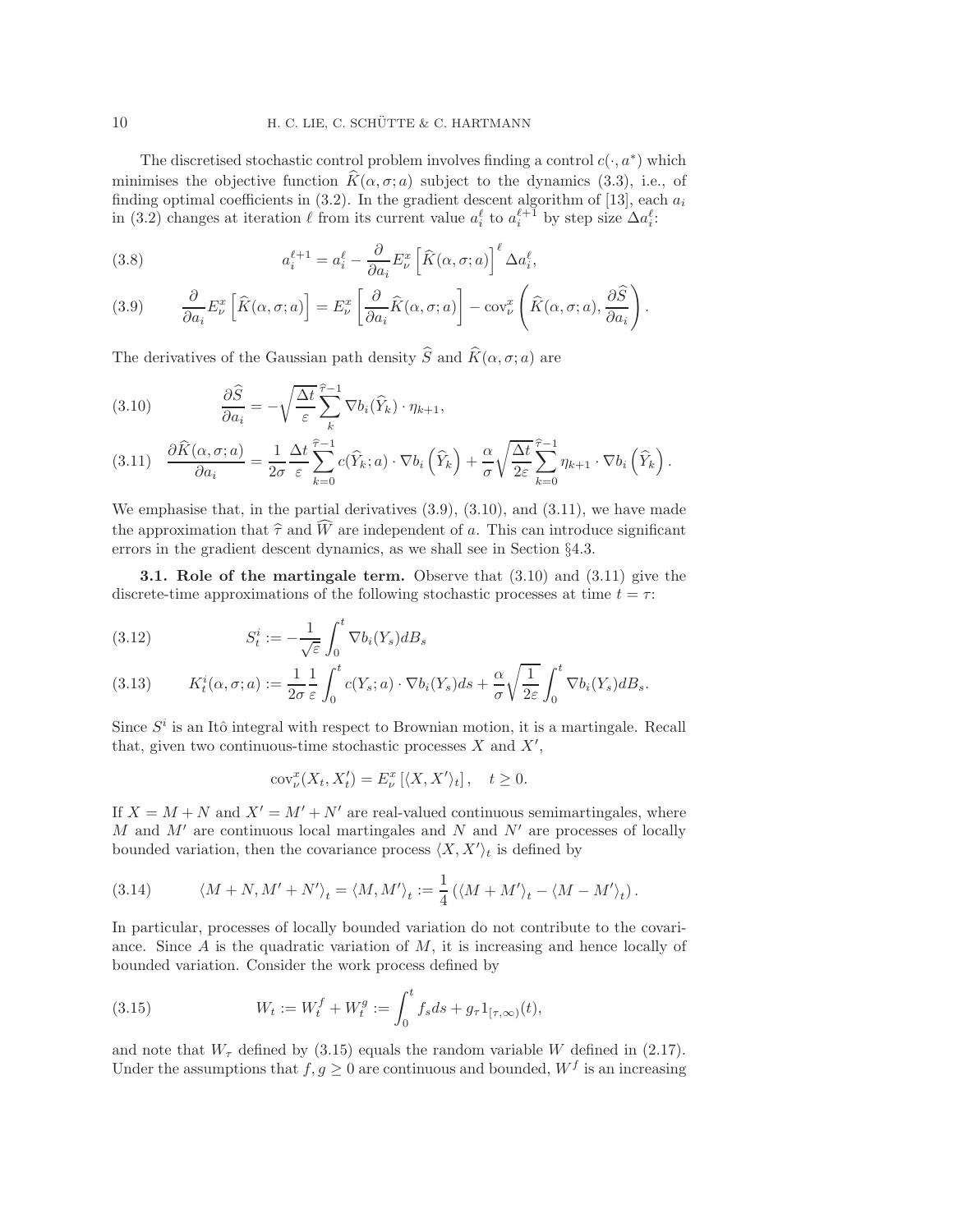process with continuous paths, and hence is locally of bounded variation, and  $W<sup>g</sup>$  is locally of bounded variation since  $W<sup>g</sup>$  has a single jump-type discontinuity at  $t = \tau$ . Therefore  $(W_t)_t$  is locally of bounded variation. The conclusion holds if we weaken the conditions on  $f$  and  $g$  and require that  $f$  has countably many jump discontinuities and that both  $f$  and  $g$  are finite. Thus, we have

$$
cov_{\nu}^{x}(K(\alpha, \sigma; a), S_{\tau}^{i}) = E_{\nu}^{x}\left[\langle K(\alpha, \sigma; a), S^{i}\rangle_{\tau}\right] = \alpha \sigma^{-1} E_{\nu}^{x}\left[\langle M, S^{i}\rangle_{\tau}\right],
$$

where  $K(\alpha, \sigma; a)$  is the limit of  $\widehat{K}(\alpha, \sigma; a)$  as  $\Delta t \to 0$ ,

$$
(3.16) \qquad K_t(\alpha, \sigma; a)(\omega) := W_t(\omega) + \frac{1}{4\epsilon\sigma} \int_0^t |c(\omega_s; a)|^2 ds + \frac{\alpha}{\sigma\sqrt{2\varepsilon}} \int_0^t c(\omega_s; a) dB_s.
$$

By definition of M,

<span id="page-10-1"></span>
$$
\langle M, S^i \rangle_t = -\frac{1}{\varepsilon \sqrt{2}} \int_0^t c(Y_s; a) \cdot \nabla b_i(Y_s) ds.
$$

Thus, the preceding analysis shows that in the limit as  $\Delta t \to 0$ , [\(3.9\)](#page-9-1) becomes

(3.17) 
$$
\frac{\alpha\sqrt{2}+1}{2\sigma\varepsilon}E_P^x\left[\int_0^\tau c(Y_s;a)\cdot\nabla b_i(Y_s)ds\right].
$$

If  $\alpha = 1$ , then the martingale term M is included in the nonequilibrium estimator K of the free energy, and the resulting martingale-based gradient descent dynamics given by [\(3.11\)](#page-9-3) will differ from the dynamics for  $\alpha = 0$ . We also expect that changing the minus sign preceding the Itô integral in  $(2.9)$  to a plus sign yields a different change of measure, since this implies  $\alpha = -1$ .

The expression [\(3.17\)](#page-10-1) is important for two reasons. First, it shows that the value of the non-covariance term  $E^x_\nu[\partial/\partial a_i \hat{K}(\alpha, \sigma; a)]$  in [\(3.9\)](#page-9-1) will increase by a factor of 1 +  $\sqrt{2}$  if  $\alpha = 1$ , since  $\sqrt{2} > 1$ . Therefore, for any *i*, the contribution to [\(3.13\)](#page-9-5) from a sample path of  $\hat{Y}$  is zero when the control  $c(\cdot; a)$  is smaller by a factor of  $1 + \sqrt{2}$ , if  $\alpha = 1$ , so the martingale-based gradient will not produce the correct free energy landscape. To obtain the correct free energy landscape, we only need to multiply the coefficients  $a^{\ell}$  obtained from martingale-based gradient descent by  $1 + \sqrt{2}$ . We shall use this correction procedure in Section §[4.2.](#page-12-0) Second, [\(3.17\)](#page-10-1) shows that the gradient given by [\(3.9\)](#page-9-1) is not optimal for minimising the discretisation of the cost functional in [\(2.22\)](#page-5-1), because in the limit of small  $\Delta t$ , the work W does not appear in the gradient. A better approximation of the gradient should take into account the dependence of the stopping time  $\tau$  on the projected control  $c(\cdot; a)$ . In Section §[4.2,](#page-12-0) we present results which suggest that gradient descent using the approximate gradient given by  $(3.9)$  can still yield reasonable estimates of the free energy value and the free energy surface.

<span id="page-10-0"></span>4. Illustrative example. The equilibrium average we wish to estimate is the equilibrium probability of commitment to  $B$ , or simply the  $B$ -committor,

(4.1) 
$$
p_B(x) := E_P^x \left[ \mathbf{1}_B(X_{\tau(X)}) \right]
$$

where we recall that  $X$  denotes a random solution of  $(2.1)$ , and the set  $O$  in the definition of the stopping time  $(2.18)$  is  $(A \cup B)^{c}$  for disjoint, closed subsets  $A, B \subset$  $\mathbb{R}^d$ . The value  $p_B(x)$  gives the probability that the equillibrium dynamical system  $X(\omega)$  which starts at  $X_0 = x$  will first reach B before A. In the physics literature,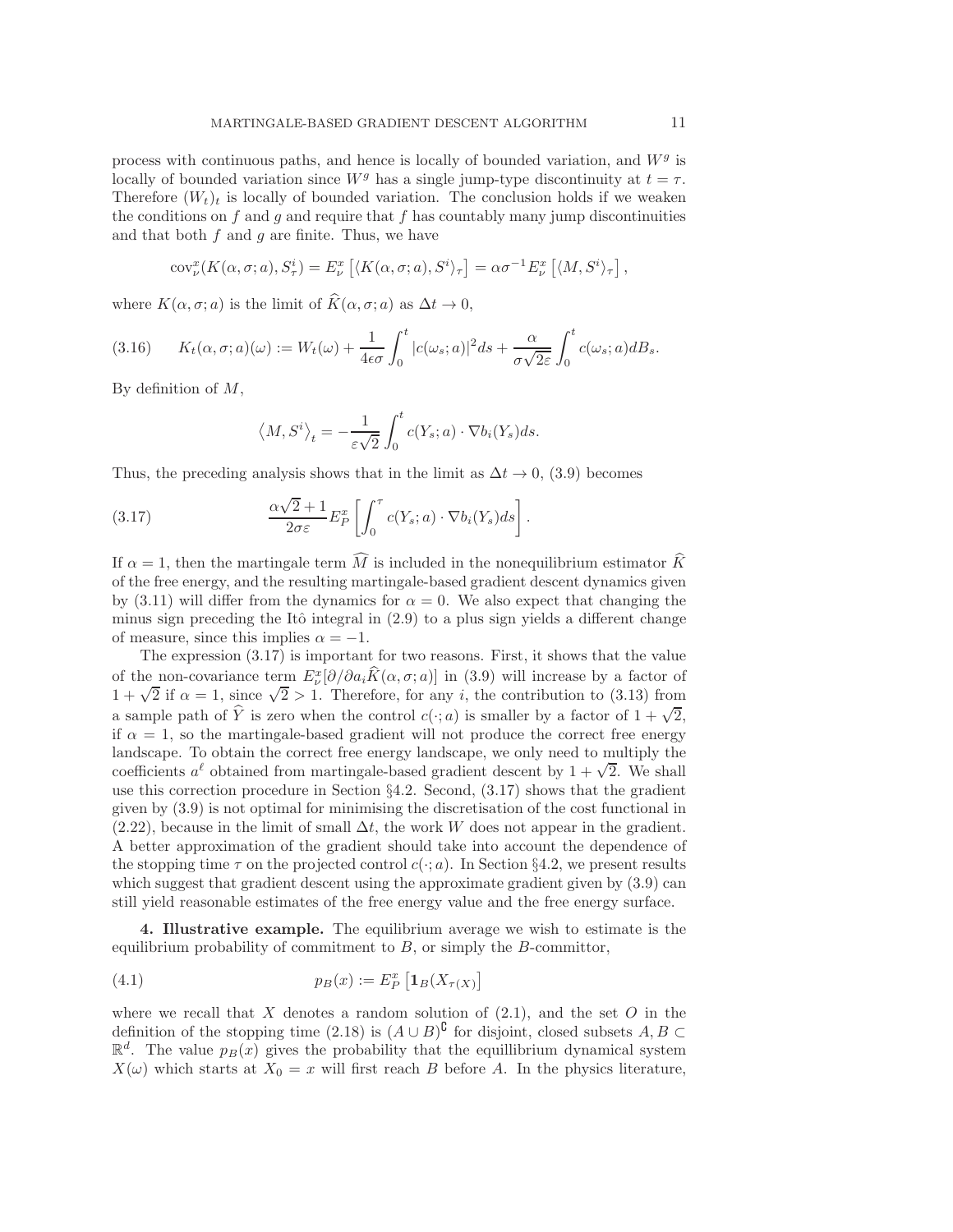Onsager's study [\[20\]](#page-18-17) of ion-pair dissociation is often cited as the first to consider committor probabilities in physics. The committor is an important quantity because it describes how likely a reaction will proceed to completion (i.e., to set  $B$ ), given that the reactants are in a certain 'state'  $x$ . In practice, obtaining the entire committor function poses computational difficulties, because molecules have high-dimensional state spaces. However, individual values of  $p_B(x)$  are still useful, because one may use committor values to determine whether a given observable can describe the progress of a reaction  $[6, 11]$  $[6, 11]$ .

<span id="page-11-2"></span>Since  $1_B \geq 0$ , we may apply the derivative-free estimation method presented in Section §[2.4.](#page-7-0) For fixed  $\lambda > 0$ , the work

(4.2) 
$$
W(\omega) := -\sigma^{-1} \log(\mathbf{1}_B(\omega_\tau) + \lambda)
$$

has the free energy  $F(\sigma; x) = -\sigma^{-1} \log (p_B(x) + \lambda)$ . Thus,  $p_B + \lambda = \psi_{\sigma}$  in [\(2.20\)](#page-4-1)– [\(2.21\)](#page-4-2), with  $f \equiv 0$  and  $\exp(-\sigma g(x)) = \mathbf{1}_B(x) + \lambda$ . Note that g and W can assume negative values in this example. By  $(2.30)$ , the optimal control  $c^*$ 

<span id="page-11-0"></span>(4.3) 
$$
c^*(x) := \frac{2 \nabla p_B(x)}{p_B(x) + \lambda},
$$

Thus, if  $\lambda > 0$ , then the optimal control  $c^*$  is bounded. The example of the committor in the context of derivative-free estimation was studied in [\[12\]](#page-18-10).

The key element of our treatment is the parameter  $\lambda$ , the importance of which is immediate from  $(4.3)$ : as  $\lambda$  decreases to zero, the magnitude of the optimal control grows arbitrarily large. This is undesirable, since the boundedness of the optimal control was crucial in the proof of convergence of measures in the total variation norm (cf. Theorem [2.2\)](#page-6-3). On the other hand, if  $\lambda$  is large, then the optimal control c <sup>∗</sup> will be small, and there may be no significant advantage to controlling the system. Hence,  $\lambda$  should be small enough such that the optimal control is sufficiently different from zero, while keeping the forces suitably small for the system under study. For example, in simulations of single-molecule pulling experiments, one must keep the pulling forces sufficiently small for numerical stability of the integration scheme.

4.1. Parameters and reference solutions. We considered an artificial 1 dimensional landscape shown in Figure [1,](#page-12-1) which was obtained from projecting GRO-MACS [\[24\]](#page-18-20) time series data of solvated alanine dipeptide at 300K down to a dihedral angle defined by four atoms on the backbone of the molecule.

Potential and domain. The landscape is defined on the circle [−180, 180) and has two minima, the smaller of which is in  $A := [10, 50]$  and the other in  $B := [162, -158]$ (A and B are the projections of two metastable regions to the aforementioned dihedral angle). Since  $(A \cup B)^{\complement}$  is just the disjoint union of two domains, we can consider each domain separately. In this illustrative example, we set the domain of interest to be  $O := (50, 162)$ . The difference between the minimum in A and the maximum in  $(50, 162)$  is approximately four times the value of the noise temperature  $\varepsilon = 2.5$ . Note that, although all domain variables are expressed in terms of degrees, the numerical calculations were performed in radians.

Finite differences approximation. Using finite differences with the regular discretisation of the domain given by

<span id="page-11-1"></span>(4.4) 
$$
x_l := 50 + (l-1)\Delta x, \quad 1 \le l \le (162-50)/\Delta x + 1, \quad \Delta x = 10^{-1},
$$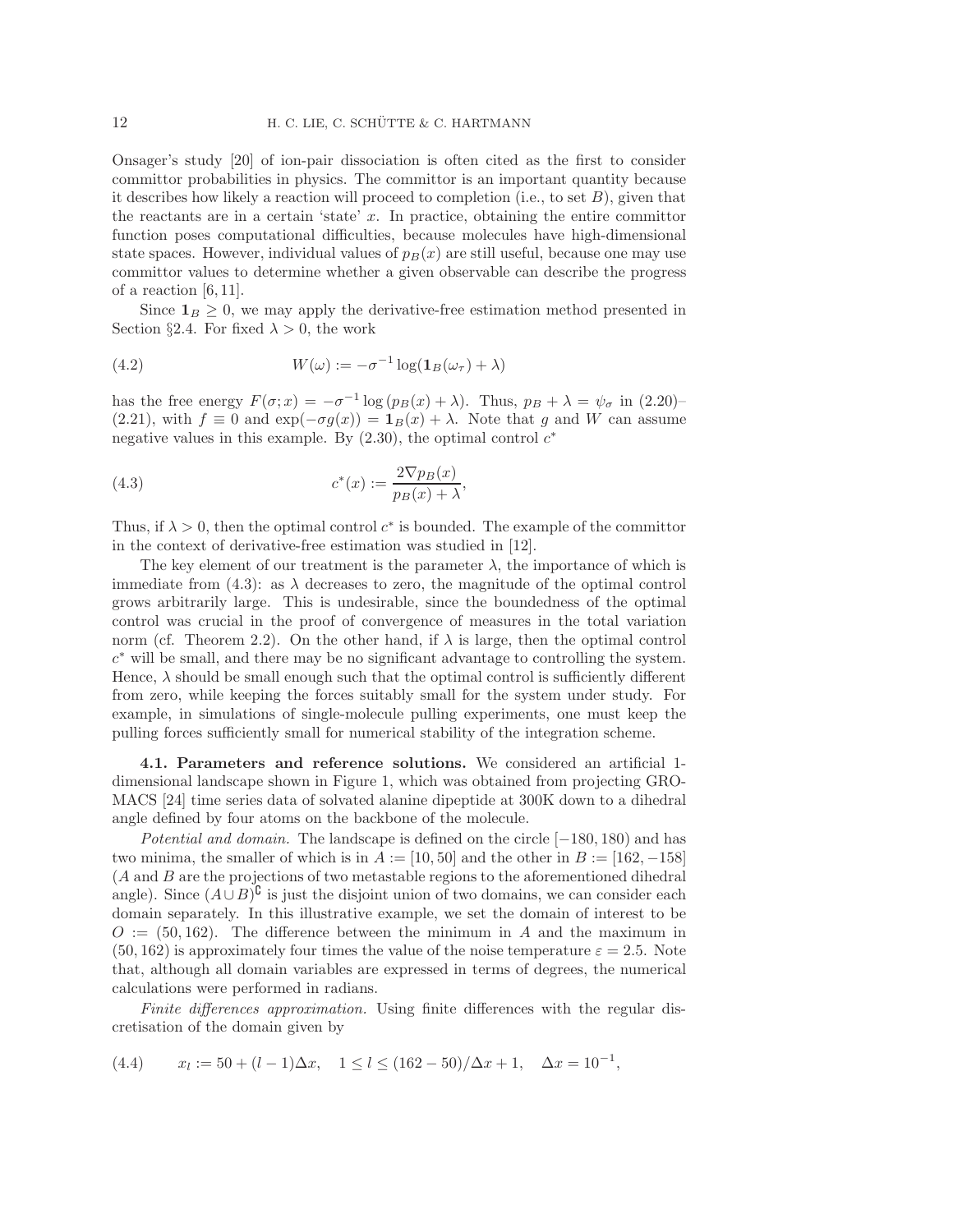

<span id="page-12-1"></span>FIG. 1. Potential  $V/\varepsilon$  over [−180, 180)

<span id="page-12-2"></span>FIG. 2. Committor  $p_B$  over [50, 162].

we computed the equilibrium committor, the free energy, and the optimal control by solving the boundary value problem  $(2.20)$ ,  $(2.21)$ . We show the equilibrium committor over the domain of interest in Figure [2.](#page-12-2)

To measure the approximation quality of the free energy function at each iterate with respect to the finite-differences approximation, we computed  $F(\sigma; \cdot, a^k)$  from the current value of the coefficients  $(a_i^k)_i$  using  $(3.1)$  and set the value of C so that  $F(\sigma; x = 50, a^k) := -\sigma^{-1} \log \lambda$ . We measured the function approximation error with the uniformly weighted  $L^1$  norm

<span id="page-12-3"></span>(4.5) 
$$
||F^{k} - F||_{1} := \sum_{l} |F(\sigma; x_{l}, a^{k}) - F(\sigma; x_{l})| \Delta x.
$$

The projection of the finite-differences approximation of the optimal control  $c^*$  to the linear subspace defined by the gradients of the basis functions is given by setting  $a = a^*$  in [\(3.2\)](#page-8-2), where the optimal values of the expansion coefficients  $a^*$  satisfy

(4.6) 
$$
Ga^* = c, \quad c_l = c^*(x_l), \quad G_{il} = \nabla b_i(x_l)
$$

<span id="page-12-0"></span>for  $x_l$  given in [\(4.4\)](#page-11-1).

**4.2. Sample implementation.** We set  $\sigma = 0.4 = \varepsilon^{-1}$  and  $\lambda = 10^{-3}$  in [\(4.2\)](#page-11-2). The difference  $\rho(\lambda) := \sigma^{-1} \log(1 + \lambda^{-1})$  between the maximum and the minimum values of work W was approximately 17.3. We performed  $N_{\text{iter}} = 600$  iterations of gradient descent. The coefficients were initialised at  $a^0 = 0$ . The descent step size  $\Delta a_i = \Delta a = 5$  was constant for every iteration  $\ell$  and coefficient  $a_i$ . For the basis functions in [\(3.2\)](#page-8-2), we used  $n = 7$  tent basis functions with equidistant centres:

<span id="page-12-4"></span>(4.7) 
$$
b_i(x) := \begin{cases} h - |x - \mu_i| & 0 \le |x - \mu_i| \le h \\ 0 & \text{otherwise,} \end{cases}
$$

<span id="page-12-5"></span>(4.8) 
$$
\nabla b_i(x) := \begin{cases} -(x - \mu_i)(|x - \mu_i|)^{-1} & 0 < |x - \mu_i| < h \\ 0 & \text{otherwise,} \end{cases}
$$

<span id="page-12-6"></span> $\mu_i := 50 + h(i-1),$ 

<span id="page-12-7"></span>(4.10) 
$$
h = \frac{162 - 50}{1}.
$$

$$
n - n - 1
$$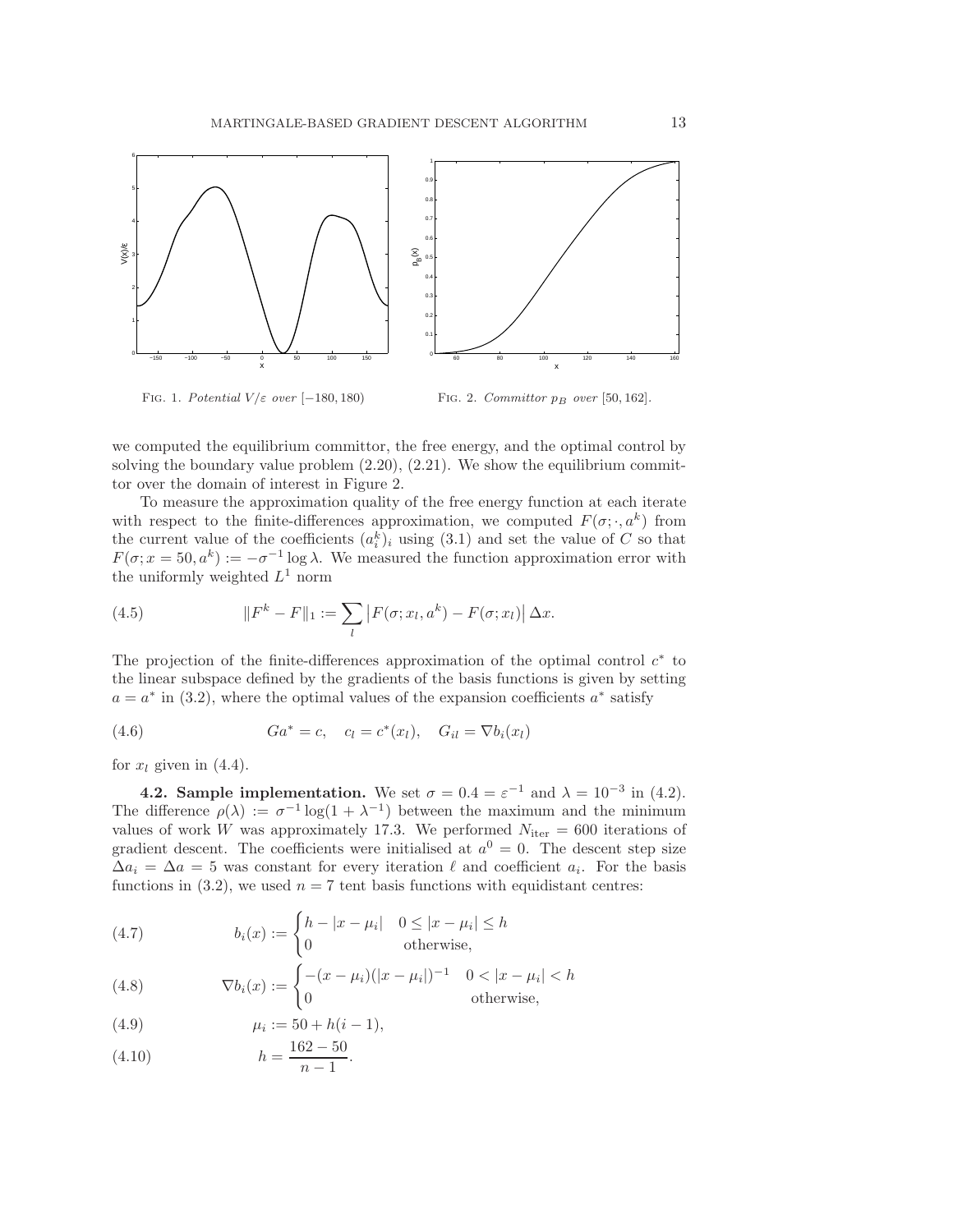At each iteration, we sampled  $N_{\text{traj}} = 10$  trajectories, all initialised at  $\hat{Y}_0 = x = 60$ . Trajectories of [\(3.3\)](#page-8-1) terminated when  $\hat{Y}_k \notin (50, 162)$ . Since  $p_B(x) \approx 0.0091$ , the problem of estimating the free energy value is equivalent to the problem of estimating a rare event probability. With respect to  $P^x$ , the equilibrium estimator  $\mathbf{1}_B(X_{\tau(X)})$ has the Bernoulli distribution with parameter  $p = p_B(x)$ , and hence its standard deviation  $(p(1-p))^{1/2} \approx 0.0951$ .

For a given vector  $v$  of length  $N_{\text{iter}}$ , we define the running average over the window of  $N_{\text{win}}$  iterations to be the vector r of length  $N_{\text{iter}}$  whose *i*-th element is the average of the min  $\{i, N_{\text{win}}\}$  elements of v up to and including  $v_i$ :

$$
r_i := j^{-1}(v_{i-j+1} + \cdots + v_{i-1} + v_i), \quad j := \min\{i, N_{\min}\}.
$$

We chose  $N_{\text{win}} = 10$  to elucidate trends in the sample statistics, while keeping the averaging of fluctuations over iterations small.

In Figure [3,](#page-13-0) the running average of the sample mean of  $\widehat{K}(\alpha, \sigma; a)$  decreases in the first 300 iterations, with the running average decreasing by a larger amount when  $\alpha = 0$ . From the 301st iteration onwards, the running averages oscillate around values that are greater than  $F(\sigma; x) \approx 11.4$ . Thus, the gradient descent algorithm succeeds in minimising the objective function, but only to a limited extent. The running average of the sample mean of  $K(\alpha, \sigma; a^{\ell})$  better approximates the value of  $F(\sigma; x)$  from the 150th to about the 220th iteration. The fluctuations in the running average tend to be smaller when  $\alpha = 1$ .

In Figure [4,](#page-13-1) the running average of the sample standard deviation of  $\widehat{K}(\alpha, \sigma; a)$ increases in the first 200 iterations, with the running average increasing by a smaller amount when  $\alpha = 1$ . From the 201st iteration onwards, the running average oscillates between 3 and 4 (for  $\alpha = 1$ ) and between 5 and 6 (for  $\alpha = 0$ ). The standard deviation of  $K(\alpha, \sigma; a)$  tends to be smaller when  $\alpha = 1$ .



<span id="page-13-0"></span>FIG. 3. Sample mean of  $\widehat{K}(\alpha, \sigma; a^{\ell})$ 

<span id="page-13-1"></span>FIG. 4. Sample std. dev. of  $\widehat{K}(\alpha, \sigma; a^{\ell})$ 

In Figure [5,](#page-14-0) the projected control  $c(x_i; a^{601})$  for  $\alpha = 0$  is approximately  $1 + \sqrt{2}$ times as large as the projected control for  $\alpha = 1$ . This observation is consistent with the analysis in Section §[3.1.](#page-9-0) The projected control for  $\alpha = 0$  appears closer to the finite-differences optimal control  $c^*$  when the latter is large, e.g., over (50,88). On the other hand, when the optimal control  $c^*$  is moderate, the projected control for  $\alpha = 1$ appears closer.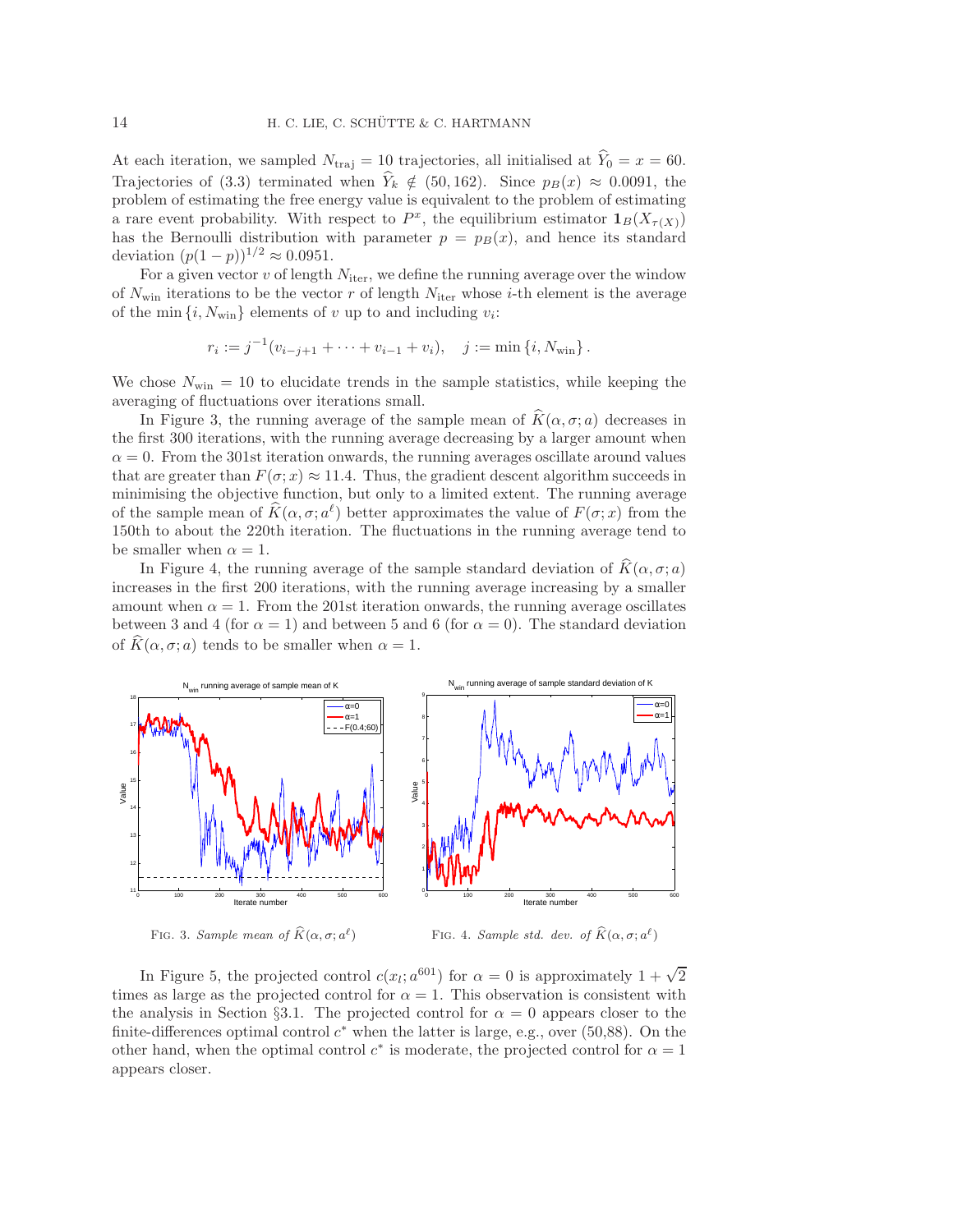In Figure [6,](#page-14-1) we plot the  $L^1$  norm [\(4.5\)](#page-12-3) with respect to the finite-differences free energy  $F(\sigma; \cdot)$  of  $F(\sigma; \cdot; a^{\ell})$  (for  $\alpha = 0$ ) and of  $F(\sigma; \cdot, a^{\ell}(1 + \sqrt{2}))$  (for  $\alpha = 1$ ), as a function of  $\ell$ . The graphs track each other reasonably well, and thus support the scaling relation described at the end of Section §[3.1.](#page-9-0) The  $L^1$  error remains close to the  $L^1$  error of  $F(\sigma; a^*)$  between the 200th and 300th iterations. On the other hand, the coefficients produced by gradient descent approach their (albeit incorrect) limiting values sooner with the martingale-based gradient descent: while the  $L^1$  error exhibits an increasing trend from the 201st iteration onwards for  $\alpha = 0$ , the  $L^1$  error begins to oscillate around a 'limiting' value within 300 iterations for  $\alpha = 1$ .



<span id="page-14-0"></span>FIG. 5. Projected controls  $c(x_l; a^{601})$ 

<span id="page-14-1"></span>FIG. 6.  $L^1$  error  $||F(\sigma; \cdot, a^{\ell}) - F(\sigma; \cdot)||_1$ 

We now consider the derivative-free estimation presented in Section §[2.4.](#page-7-0) For the work W defined by [\(4.2\)](#page-11-2), it follows from [\(2.38\)](#page-7-1) that  $\exp(-\sigma W) = \mathfrak{W} = 1_B(Y_\tau) + \lambda$ and thus  $E_{\nu}^{x}[D\mathfrak{W}] = p_{B}(x) + \lambda$ , by [\(2.9\)](#page-3-1) and [\(2.39\)](#page-7-2). In Figure [7,](#page-14-2) the running average of the sample mean oscillates around the value of  $p_B(x)$  obtained by finite-differences solution of  $(2.20)$ – $(2.21)$ , even though the controls are suboptimal (see Figure [6\)](#page-14-1). In Figure [8,](#page-14-3) the running average of the sample standard deviation is smaller than the theoretical standard deviation.



FIG. 7. Sample mean of  $D \exp(-\sigma W) - \lambda$ 

<span id="page-14-3"></span>FIG. 8. Sample std. dev. of  $D \exp(-\sigma W) - \lambda$ 

<span id="page-14-2"></span>Figures [3,](#page-13-0) [4](#page-13-1) and [6,](#page-14-1) suggest that, if one does not change the descent or sampling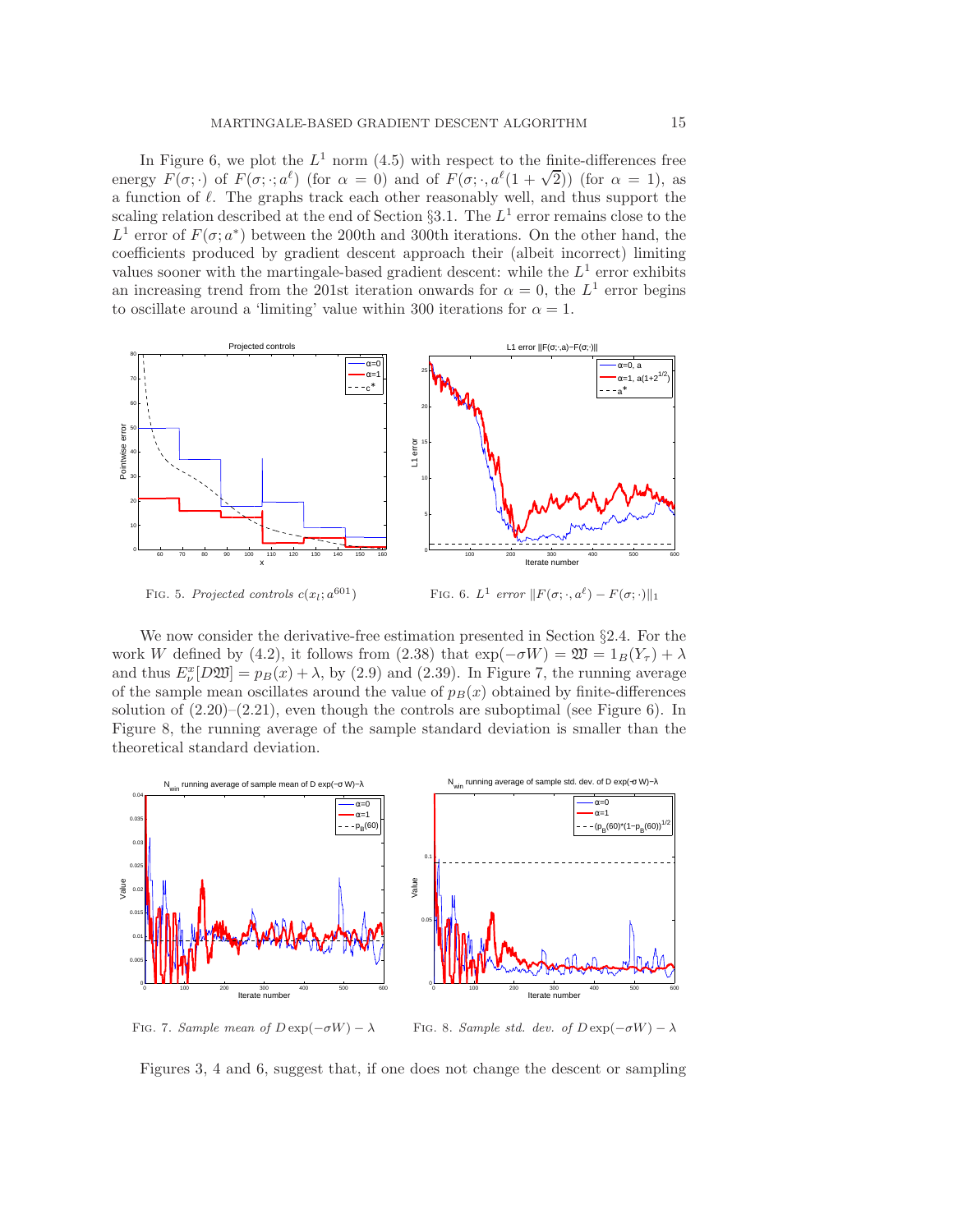parameters, then the method will not yield significantly better free energy value estimates or function approximations, after a certain number of iterations. At this point, one may terminate the method or change the parameters. In particular, by the 250th iteration, the sample mean, standard deviation and  $L<sup>1</sup>$  error appear to have attained the best observed values (for  $\alpha = 0$ ) or to have stabilised (for  $\alpha = 0$ ). We shall show in Section §[4.3](#page-15-0) that these quantities need not attain their best observed values simultaneously, and postpone the investigation of termination criteria to future work.

<span id="page-15-0"></span>4.3. Sensitivity analysis. In order to qualitatively determine the sensitivity of the gradient descent algorithm to the gradient descent parameters, we examined the effect of changing the value of a single parameter, while keeping all other parameters fixed. We used the running average over 10 iterations of the sample mean of  $K(\alpha, \sigma; a)$  and the  $L^1$  error of the free energy function approximation to compare the performance of the gradient descent. The parameters we changed were: the value of  $\lambda$  from 10<sup>-3</sup> to 10<sup>-2</sup>; the initial control from  $c(\cdot; a^0) \equiv 0$  to  $c(\cdot; a^0) \equiv \rho(\lambda)/(162-50)$ ; and the basis functions, from tent functions  $(4.7)$ – $(4.8)$  to non-normalised Gaussians

(4.11) 
$$
b_i(x) := h \exp\left(-\frac{|x - \mu_i|^2}{2h^2}\right)
$$

<span id="page-15-3"></span>(4.12) 
$$
\nabla b_i(x) := \frac{\mu_i - x}{h} \exp\left(-\frac{|x - \mu_i|^2}{2h^2}\right)
$$

with  $\mu_i$  and h as in [\(4.9\)](#page-12-6) and [\(4.10\)](#page-12-7). The results below are consistent with those observed in Section §[4.2,](#page-12-0) in the sense that the fluctuations in the running average of the sample mean of  $K(\alpha, \sigma; a)$  are smaller, and the function approximations of  $F(\sigma; \cdot)$ are more stable, when  $\alpha = 1$ . The sample standard deviations of  $\widehat{K}(\alpha, \sigma; a)$  are also smaller when  $\alpha = 1$  (data not shown).

Changing the value  $\lambda$  from  $10^{-3}$  to  $10^{-2}$  leads to a smaller difference  $\rho(\lambda)$  between the minimum and maximum values of  $\widehat{W}$ . This implies that the value of  $\widehat{K}(\alpha, \sigma; a)$ for a sample path of  $\widehat{Y}$  decreases by a smaller amount when  $\widehat{Y}$  terminates at B, and in particular, the gradient [\(3.9\)](#page-9-1) tends to assume smaller values. As a result, the  $L^1$ error decreases more slowly in Figure [10](#page-15-1) compared to in Figure [6,](#page-14-1) e.g., for  $\alpha = 1$ , the L<sup>1</sup> error decreases to the observed minimum within 200 (400) iterations for  $\lambda = 10^{-3}$  $(10^{-2})$ . The slower decrease in  $L^1$  error explains the slower decrease in the sample mean of  $\widehat{K}(1, \sigma; a)$  in Figure [9](#page-15-2) compared to Figure [3.](#page-13-0)



<span id="page-15-2"></span>FIG. 9. Sample mean of  $\widehat{K}(\alpha, \sigma; a)$ 

<span id="page-15-1"></span>FIG. 10.  $L^1$  error  $||F(\sigma; \cdot, a^{\ell}) - F(\sigma; \cdot)||_1$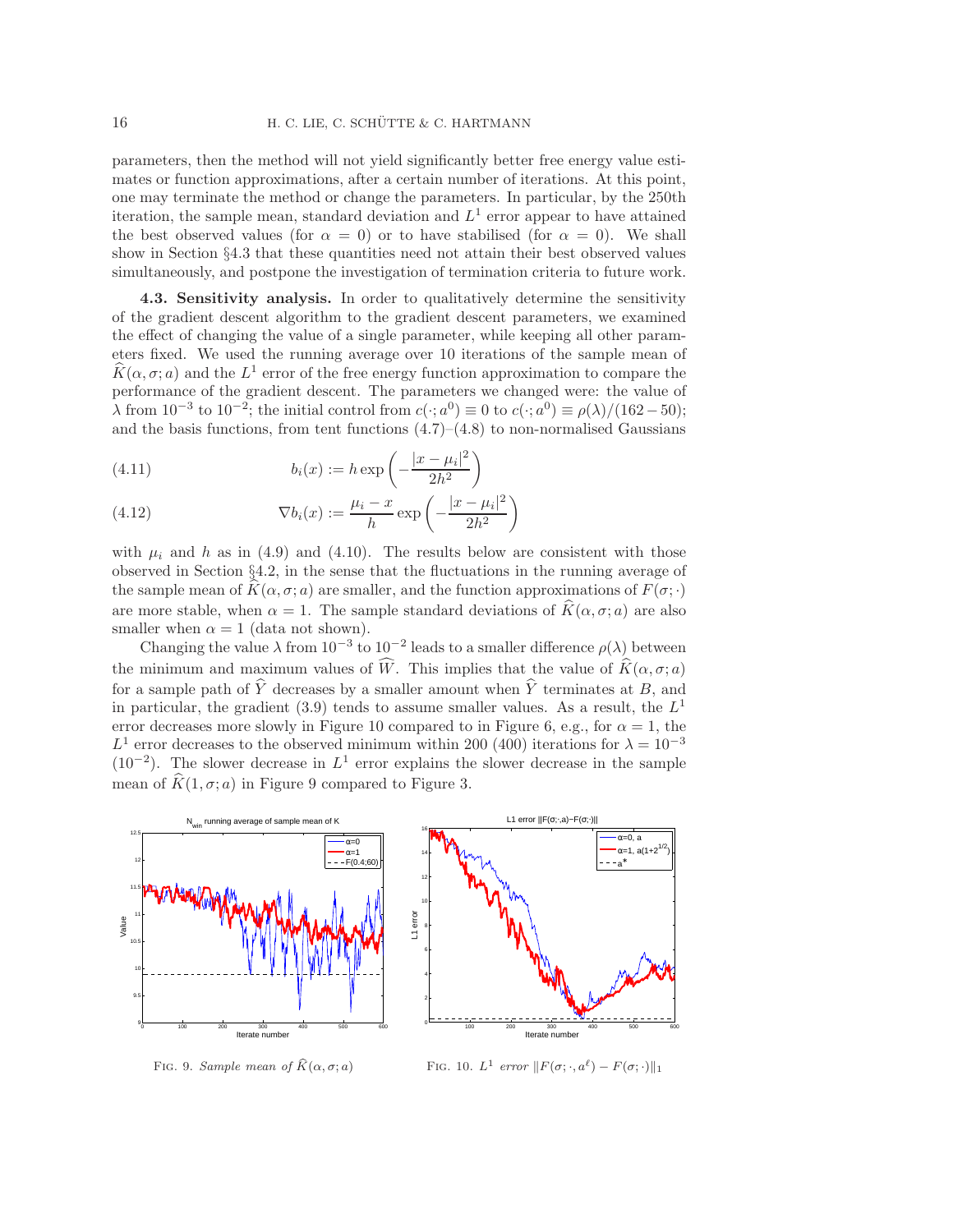Note that, for  $\alpha = 1$ , although the  $L^1$  error has already begun to increase from its minimum after 400 iterations in Figure [10,](#page-15-1) the running average continues to decrease towards the value of  $F(\sigma; x)$  in Figure [9.](#page-15-2)

Changing the value of the initial control from 0 to  $\rho(\lambda)/(162-50) \approx 8.8$  (recall that calculations involving domain data were performed in radians) results in running averages of the sample mean that decrease to their limiting values in fewer iterations, cf. Figure [11.](#page-16-1) Note that the limiting values around which the running averages and  $L^1$  errors oscillate are comparable to those in Figures [3](#page-13-0) and [6.](#page-14-1) When  $\alpha = 1$ , the running average of the sample mean of  $\hat{K}(\alpha, \sigma; a^{\ell})$  exhibits more stable behaviour and smaller fluctuations, as was observed in Figure [3.](#page-13-0) Figure [10](#page-15-1) shows that the  $L^1$ error is more stable, and reaches its limiting value sooner, when  $\alpha = 1$ .

The preceding observations suggest that the limiting values of the coefficients  $(a_i)_i$ will be the same if they are initialised in a suitable range of values, corresponding to sufficiently small initial controls. If the value of the initial control were so large that most, if not all, the sample paths had short duration and terminated at B, then  $\hat{\tau}$ ,  $M, A, W$  and hence the finite sample-approximation of the gradient [\(3.9\)](#page-9-1) would be close to zero, and the coefficients  $(a_i)_i$  would remain near their initial values.



<span id="page-16-1"></span>FIG. 11. Sample mean of  $\widehat{K}(\alpha, \sigma; a)$ 

FIG. 12.  $L^1$  error  $||F(\sigma; \cdot, a^{\ell}) - F(\sigma; \cdot)||_1$ 

Changing the basis functions to non-normalised Gaussian basis functions results in running averages and  $L^1$  errors that decrease in fewer iterations to similar values. It is reassuring that the limiting values are similar for both quantities, since this suggests that the choice of basis function does not significantly affect the limiting value of the coefficient vector a. Since the choice of basis function affects the estimator  $K(\alpha, \sigma; a)$ only through the control, it suffices to explain the faster decrease in  $L^1$  error in order to explain the faster decrease in the running average.

The faster reduction in  $L^1$  error boils down to an analysis of the gradient terms [\(3.10\)](#page-9-2) and [\(3.11\)](#page-9-3). Fix i, and consider  $\nabla b_i(Y_k)$  for some  $k \leq \hat{\tau}$ . When  $\nabla b_i$  is given by  $(4.8)$ ,  $\nabla b_i(Y_k)$  will be nonzero for fewer k, compared to when  $\nabla b_i$  is given by [\(4.12\)](#page-15-3). Thus, when Gaussian basis functions are used, the gradient terms will differ from zero for more  $k$ , and thus the contribution to the gradient  $(3.9)$  from a single sample path Y will be larger on average. As a result, the coefficients  $a_i$  will change by a larger amount after a single iteration.

<span id="page-16-0"></span>5. Discussion. The sensitivity analysis in Section §[4.3](#page-15-0) emphasises the importance of the choice of basis functions: if the supports of the gradients are too small,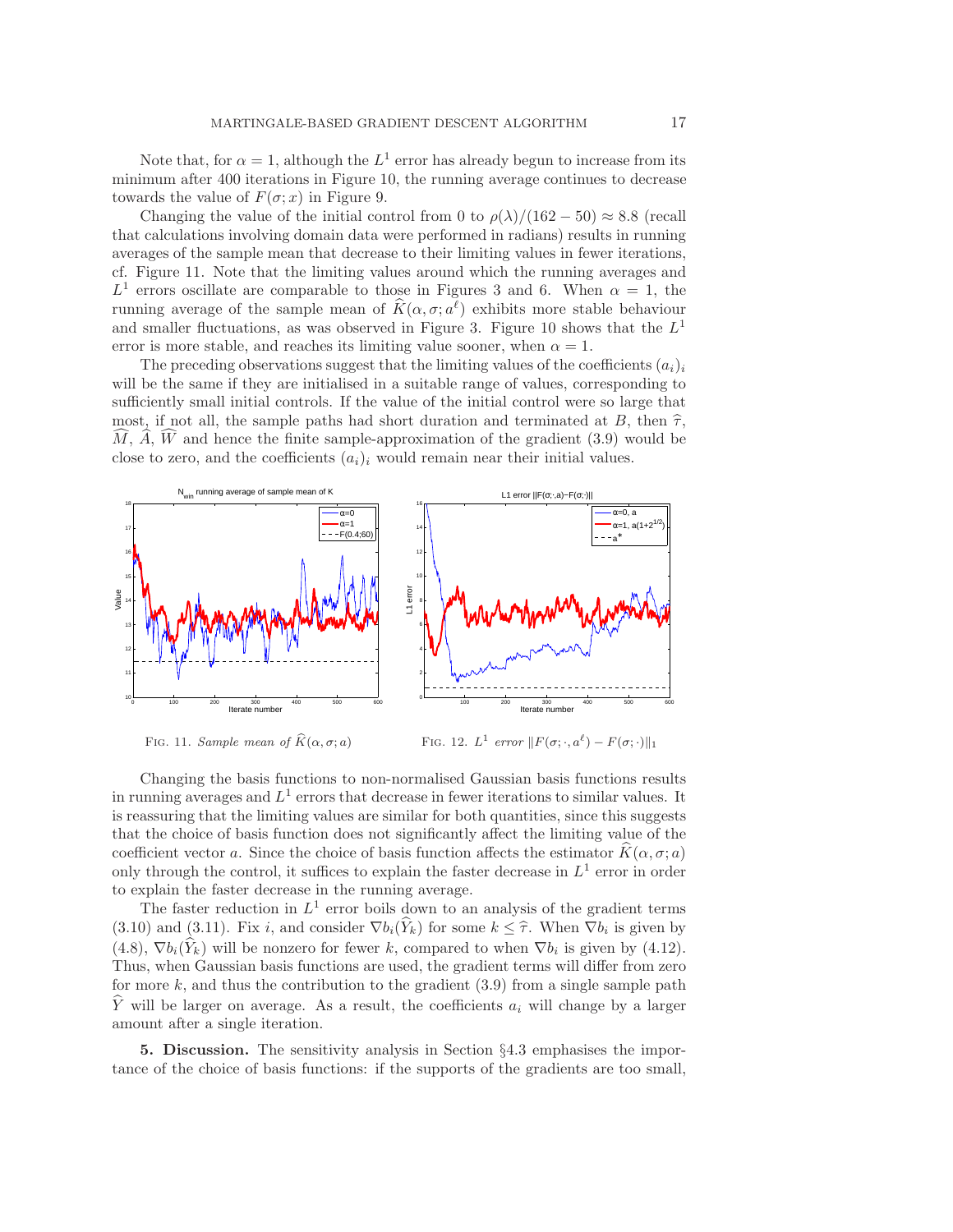

FIG. 13. Sample mean of  $\widehat{K}(\alpha, \sigma; a)$ 

FIG. 14.  $L^1$  error  $||F(\sigma; \cdot, a^{\ell}) - F(\sigma; \cdot)||_1$ 

then the coefficients change slowly per iteration, and vice versa. If available, a priori information about the potential  $V$  should be used to devise better basis functions. When no a priori information is available, methods for exploring energy landscapes such as metadynamics [\[18\]](#page-18-21) can be used to identify metastable sets. Although we have not done so here, setting the basis functions adaptively may be useful. For example, one criterion could be to define the basis functions so that the controlled trajectories will, on average, spend roughly the same amount of time in the supports of their gradients. When the system is high-dimensional there is no way around globally supported (radial) basis functions, so a clever choice in this case is crucial.

Many methods for stochastic approximation, e.g., [\[15,](#page-18-22)[23,](#page-18-23)[25,](#page-18-24)[28\]](#page-18-25) advocate schemes for reducing descent step sizes, and specify criteria for terminating the iterations. We have made no attempt to propose any such step reduction scheme in this study, because we found that common step reduction schemes reduced the descent step size too quickly. We leave an analysis of the convergence of the martingale-based method and the construction of suitable schemes for step reduction to future study.

In this paper, we derived the gradient descent algorithm for free energy value estimation in [\[13\]](#page-18-5), using Girsanov's theorem. The derivation leads to the addition of a martingale term to the (biased) estimator of the free energy value, and to a different gradient descent dynamics, as shown in Section §[3.1.](#page-9-0) The martingale term does not solve the problem caused by the omission in the gradient [\(3.13\)](#page-9-5) of the partial derivatives of W and  $\hat{\tau}$  with respect to the expansion coefficients  $(a_i)_i$ . We presented results which suggest that the martingale-based estimator has smaller variance, and that the martingale-based gradient descent dynamics are more stable.

We believe that the martingale-based gradient descent method presents an interesting addition to the existing methods for stochastic optimisation of high-dimensional systems, such as policy iteration [\[1\]](#page-17-0) or the cross-entropy method [\[26,](#page-18-26) [27,](#page-18-27) [30\]](#page-18-28). This is because, in addition to features described earlier, the martingale-based method permits the simultaneous estimation of the desired equilibrium average  $E^x[\mathfrak{W}]$  by free energy estimation and importance sampling.

## REFERENCES

<span id="page-17-0"></span>[1] D. P. Bertsekas, Approximate policy iteration: a survey and some new methods, J. Control Theor. Appl., 9 (2011), pp. 310–335.